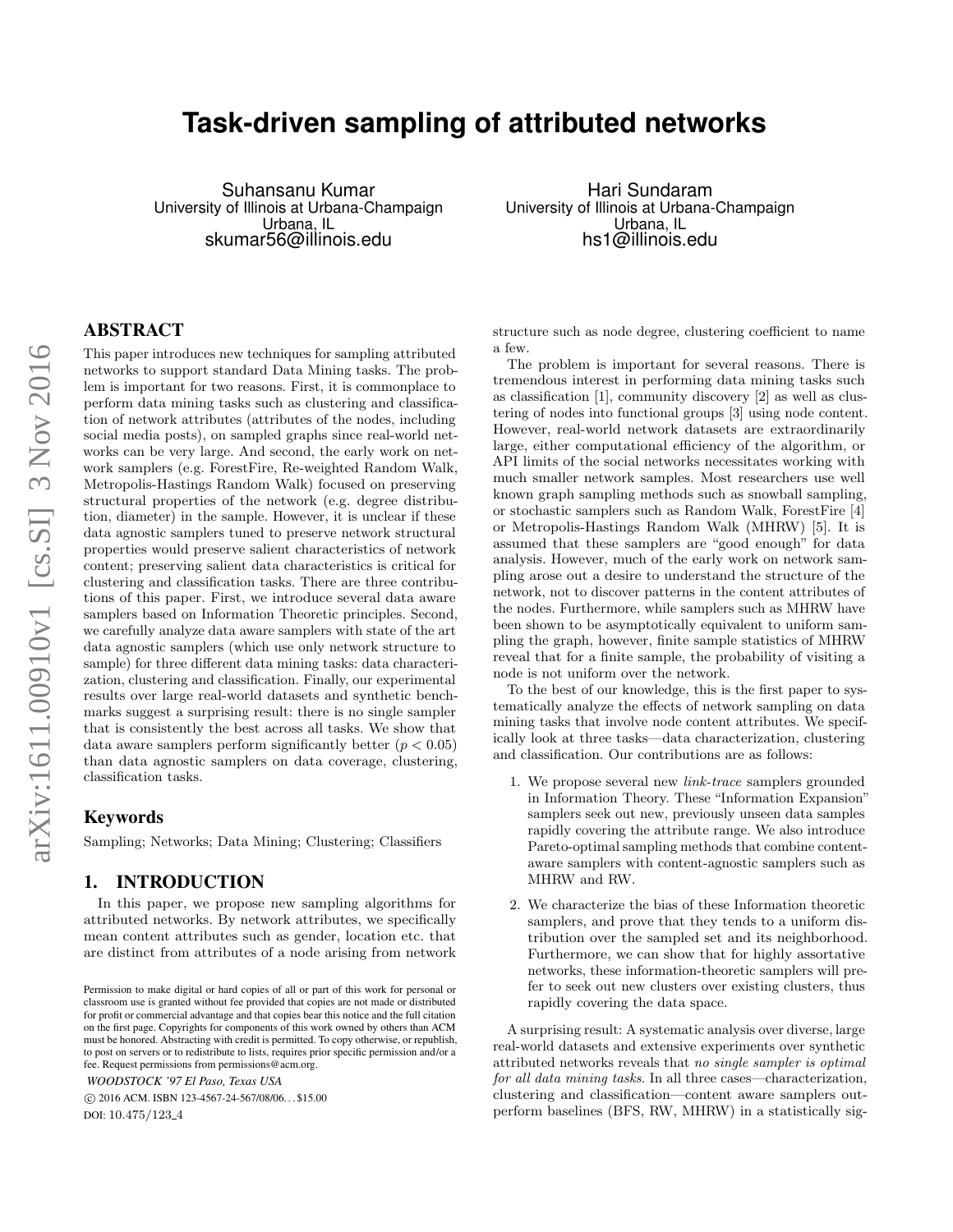

(a) a MHRW run (b) an IXS run Figure 1: The Figure shows a network where the different colors represent the different attribute values; sampled nodes with darker concentric rings; the target sample size is 10%. Subplot (a) shows MHRW, a random walk based sampler, getting stuck in a local part of the network, due to its bias. Subplot (b) shows data aware sampler IXS overcoming this bottleneck due to its bias for new information.

nificant manner  $(p < 0.05)$ . For data characterization task only, uniform random sampling has the best raw performance  $(K - S)$  statistic). However, this is statistically indistinguishable from content aware link-trace sampling. For clustering and classification tasks, content aware samplers are far superior  $(p < 0.05)$  to all baselines including uniform, with a 25% best case improvement.

We show via a stylized example the differences between two link-trace samplers—MHRW and Information eXpansion Sampling (IXS)—for a finite sample from an attributed network. In Figure 1, we show a network with a strong community structure and having a single discrete attribute; the different colors in the graph refer to different attribute values. The two sub-figures show a single trace of size equal to 10% of the network size, of two algorithms (MHRW, Information eXpansion Sampler,) starting from the same seed node (marked in red). The sampled nodes are marked with a dark black ring, and the edges of the induced subgraph are colored black. As can be seen from Figure 1, MHRW gets "stuck" in a small section of the network even though it has an asymptotically optimal performance characteristic. For a small sample size, MHRW has a known bias towards low-degree nodes. Notice that IXS with its bias towards capturing new attribute values is much more efficient at covering the attribute space. In a similar vein illustrated through Figure 2, we can show that IXS is superior to XS [6] a data-agnostic sampler that performs well with networks with community structure, for dis-assortative networks with poor community structure. In summary, our proposed Information eXpansion Sampling algorithm expands rapidly in the data space when there are attributes to be discovered, but more like a random walker if the information in the network neighborhood of the sample fails to provide guidance.

The rest of this paper is organized as follows. In the next section we formally define the sampling problem. In Section 3, we discuss data-agnostic and data-aware papers and introduce our information expansion based samplers. In the three following sections, we present results for synthetic and real-world datasets for baseline and our data-aware samplers for data characterization, clustering and classification tasks. In Section 7, we discuss prior work and in Section 8, we discuss limitations. Finally, we present our conclusions



Figure 2: The Figure shows a network where the two shades of green represents the two different attributes of the nodes. Subplot (a) shows expansion sampling (XS) behaves poorly when the attribute color has low assortativity of 0. Subplot (b) shows data awareness while sampling can alleviate this problem. The two shades of green represent the different attribute values.

## 2. PRELIMINARIES

In this section, we shall first define the notation used in the paper, then we shall formally define the task-driven (or purposeful) sampling problem in Section 2.1. We shall conclude the section with a discussion of the real-world datasets used as well as the mechanisms to create realistic attributed datasets.

Table 1: Notation used in the paper

| Symbol              | Definition                                                                   |
|---------------------|------------------------------------------------------------------------------|
| G                   | Network, $G = (V, E)$                                                        |
| V                   | Vertices of the network                                                      |
| $F_{i}$             | Edges of the network, $E \subseteq V \times V$                               |
| $\boldsymbol{\eta}$ | $vertex(node)$ in network                                                    |
| $d_{\eta}$          | degree of node $v$ in network                                                |
| $d_V$               | mean degree of nodes $v \in V$ : $d_V = \frac{1}{ V } \sum_{v} d_v$          |
| A(v)                | Attribute vector or the data on node $v$                                     |
| S                   | Sampled nodes                                                                |
| $N(\mathbb{S})$     | Frontier node set or neighborhood of set S                                   |
|                     | $\{w \in V \setminus \mathbb{S} : \exists v \in \mathbb{S} : (v, w) \in E\}$ |
| $\Delta(v)$         | Unexplored neighbors of a node $v$                                           |
|                     | $\{w \in N(v) \setminus (\mathbb{S} \cup N(\mathbb{S}))\}$                   |
| L                   | Set of categorical attributes in G                                           |
| M                   | Set of continuous attributes in G                                            |
|                     | Set of data clusters in G.                                                   |

### 2.1 Problem Statement

Assume that we have a graph  $G = (V, E)$ , where each node has m content attributes (e.g. gender, location, etc.) and that we have a task  $F$  that performs operations using an attributed graph as input. The task F produces an output: a data characterization in form of a scalar (e.g. mean of an attribute), or a vector (e.g. distribution of gender); a mapping (e.g. assignment of each node to a cluster); a function (e.g. a classifier that operates on further input).

Further assume that the input to  $F$  is a sample  $\mathcal S$  of size  $k \ll |V|$ . The sample S can be obtained through a variety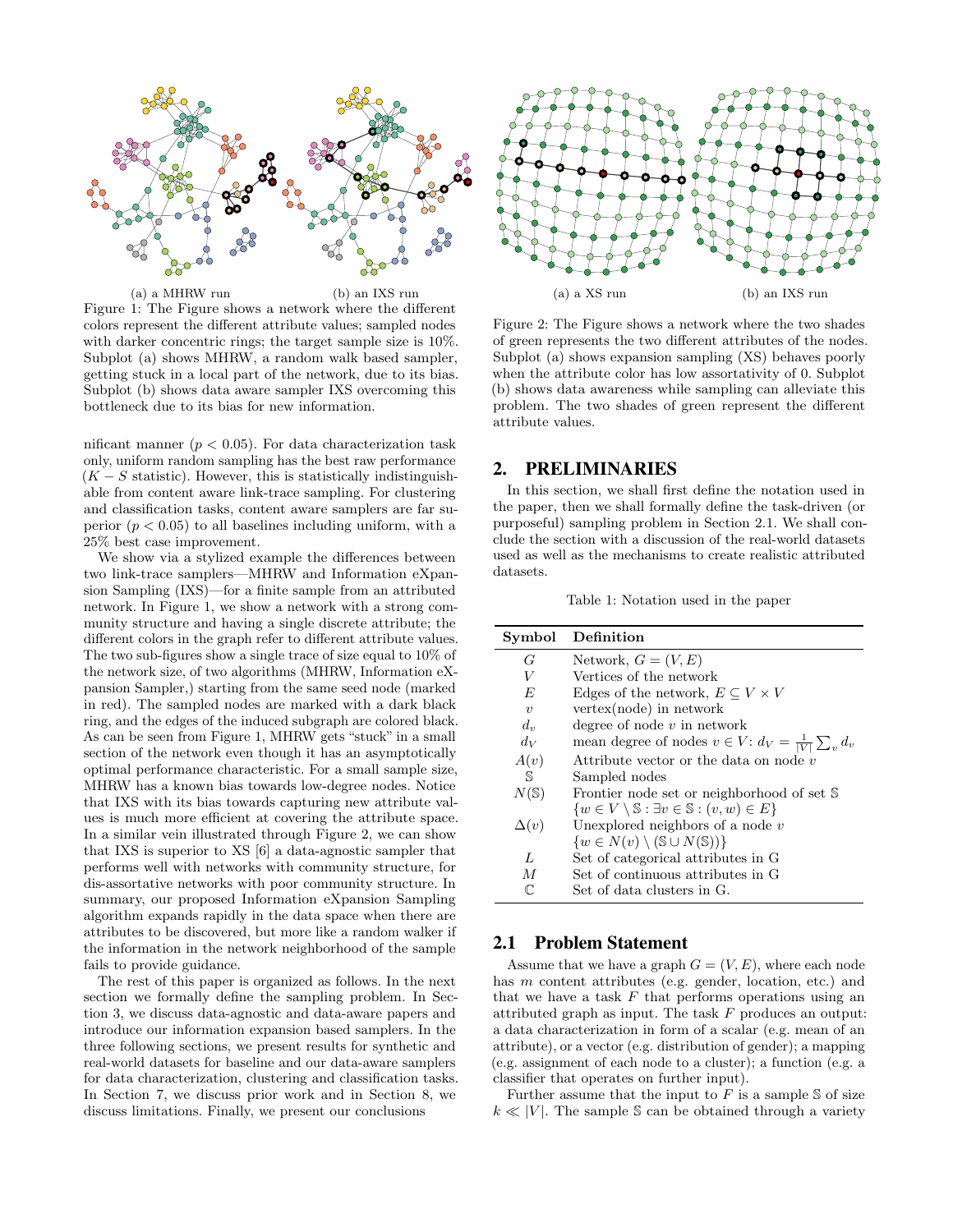of ways, including for example, random sampling of nodes). However, in practice random access to the nodes is rare. Instead, most network sampling mechanisms are link-trace samplers. We define link trace sampling in a manner similar to  $[6]$  as follows. Given an integer k and an initial seed node  $v \in V$  to which the S is initialized, a link trace sampler L adds nodes v to S such that there exists a node  $w \in \mathbb{S}$  where  $(w, v) \in E$ . The sampler stops when  $|\mathbb{S}| = k$ .

Link-trace samplers yield connected components since each new addition must lie in  $N(\mathbb{S})$ , the neighborhood of  $\mathbb{S}$ . We ran the link-trace samplers on largest component of the graph leading to a sample collection of k nodes from the  $|V|$  nodes of the underlying network.

This sample S is associated with an induced subgraph  $G'_{k} = (V_{k}, E_{k})$ . Thus for a given sample size k, seed nodes  $\theta$ and a task  $F$ , the goal is to find an optimal link-trace sampler  $L^*$  such that,

$$
L^* = \underset{L}{\arg\min} \mathbb{E}_{\theta} D\left(F(G), F(G'_k; L, \theta)\right) \tag{1}
$$

The function D measure the distance between the outputs for task  $F$  in the ideal case with the entire graph  $G$  as input against the case when the sampled graph  $G'_{k}$  is used as input. The graph  $G'_{k}$  is parameterized by the sampler L and the seed set  $\theta.$  The distance measure is task dependent:  $D$ could be just the absolute difference in values, say when  $F$ is computing the mean of an attribute, the  $K - S$  statistic in the case when  $F$  computes a distribution, or Normalized Mutual Information when  $F$  performs clustering.

There may be two sources of randomness involved in sampling, depending on the type of sampler. The first source is the location of the seed set and the second source of randomness may be the sampler itself. In the case of stochastic samplers like Random-Walk, for the same seed, every run of the algorithm will produce a different sample. The expectation  $E$ is over both sources of information, although Equation (1) only refers to the expectation over  $\theta$ . Thus, Equation (1) simply says that we should select the link trace sampler with minimum distance to the ideal case, averaged over different seed sets and over different link traces.

#### 2.2 Datasets

In this section, we discuss the real world datasets and generators to synthesize attributed network datasets.

We consider three real world datasets: Facebook, the large patent citation network and the well studied Enron communication network. The three networks significantly differ in size, and in key network parameters: degree distribution, diameter and clustering coefficient. See Table 2 for a summary of network characteristics. The networks also differ significantly in terms of attribute cardinality, attribute type (discrete vs. continuous attributes), data skew and assortivity (e.g. Patent category is most assortative with value 0.64). We perform our experiments on the largest component of the pre-processed network.

Table 2 presents structural properties of the three real world networks. The Facebook network [7] is a friendship network. This network only has discrete attributes. The patent network [8] is the citation network of all patents granted by the US from 1963 till 1999. The patent network has both discrete and continuous attributes. In the Enron network [9] each node is an individual and edges represent communication between the corresponding individuals. Enron has only continuous attributes described in Table 3.

Table 2: Network statistics. N: number of nodes, E: number of edges, DS: number of discrete attributes, CT: number of continuous attributes,  $d_V$ : average node degree, CC: local clustering coefficient, DI: diameter

| <b>Networks</b>             | N                            | H) –                            |        | $DS$ CT $d_V$                                        | CC.                  | DI                                     |
|-----------------------------|------------------------------|---------------------------------|--------|------------------------------------------------------|----------------------|----------------------------------------|
| Facebook<br>Enron<br>Patent | 4.039<br>36.692<br>2,738,012 | 88.234<br>183.831<br>13,963,839 | 3<br>0 | $0\quad 43.69$<br>7 10.02<br>$4 \quad 3 \quad 10.20$ | 0.62<br>0.72<br>0.09 | $\boldsymbol{\mathsf{x}}$<br>-13<br>83 |

Table 3: Attribute statistics for three networks: Facebook, Patent and Enron. Type: Continuous(CT) or Discrete(DS) CD : attribute cardinality; SW: Skew; CV: attribute coverage over the nodes in the network; AS: assortativity The coverage of continous attribute is measured as their coverage of 10 log spaced bins. Due to very dense categorization in the original dataset, we use the "subcat" from the original dataset as our category and classes of the patent classes as subcategories.

| Attribute             | T           | CD         | SW   | CV    | AS      |
|-----------------------|-------------|------------|------|-------|---------|
| Facebook              |             |            |      |       |         |
| gender                | DS          | 2          | 0.06 | 97.92 | 0.09    |
| locale                | DS          | 10         | 0.69 | 98.56 | 0.34    |
| education type        | DS          | 3          | 0.52 | 74.60 | 0.08    |
| Patent                |             |            |      |       |         |
| category              | DS          | 36         | 0.06 | 100.0 | 0.64    |
| sub-category          | DS          | 58         | 0.52 | 100.0 | $-0.02$ |
| assignee type         | DS          | 7          | 0.40 | 100.0 | 0.25    |
| country of origin     | DS          | 69         | 0.70 | 100.0 | 0.20    |
| citations made        | CТ          | [0, 254]   | 1.00 | 100.0 | $-0.00$ |
| citations received    | CT          | [0, 2142]  | 0.31 | 100.0 | 0.06    |
| claims made           | CT          | [0, 263]   | 1.00 | 100.0 | 0.04    |
| Enron                 |             |            |      |       |         |
| AvgContentLength      | CT          | [0, 9296]  | 1.00 | 100.0 | 0.02    |
| AvgContentReplyCount  | CТ          | [0, 1238]  | 0.92 | 100.0 | 0.10    |
| AvgNumberTo           | $_{\rm CT}$ | [0, 2653]  | 0.95 | 100.0 | $-0.03$ |
| AvgContentForwarding  | CT          | [0, 1004]  | 0.85 | 100.0 | 0.10    |
| AvgNumberCc           | $_{\rm CT}$ | [0, 1827]  | 0.99 | 100.0 | 0.04    |
| AvgRangeBetween2Mails | CТ          | [0, 10313] | 1.00 | 100.0 | $-0.00$ |

We considered other datasets (e.g. those in [2]), but many datasets have significant number of nodes with missing attributes; this creates a confound since we don't know if the missing values are due to improper sampling. Hence we've used real-world network datasets with the fewest missing attributes, that are described in detail in Table 3.

There are three elements to synthetic network generation: the network structure, the attributes and the relationship between attributes and network structure.

For the network generation, we use the Lancichinetti-Fortunato-Radicchi (LFR) [10] algorithm to generate artificial networks of size  $N = 1000$ , with mixing coefficient  $\mu = 0.1$  that resemble real world networks. with strong community structure. Such networks are referred to as  $LFR(\mu =0.1)$ , in the rest of the paper.

There are three essential data characteristics: skew, purity and assortivity. Assume that we have a single discrete attribute that takes on  $k$  values; this discussion is easily extended to multiple discrete attributes and to continuous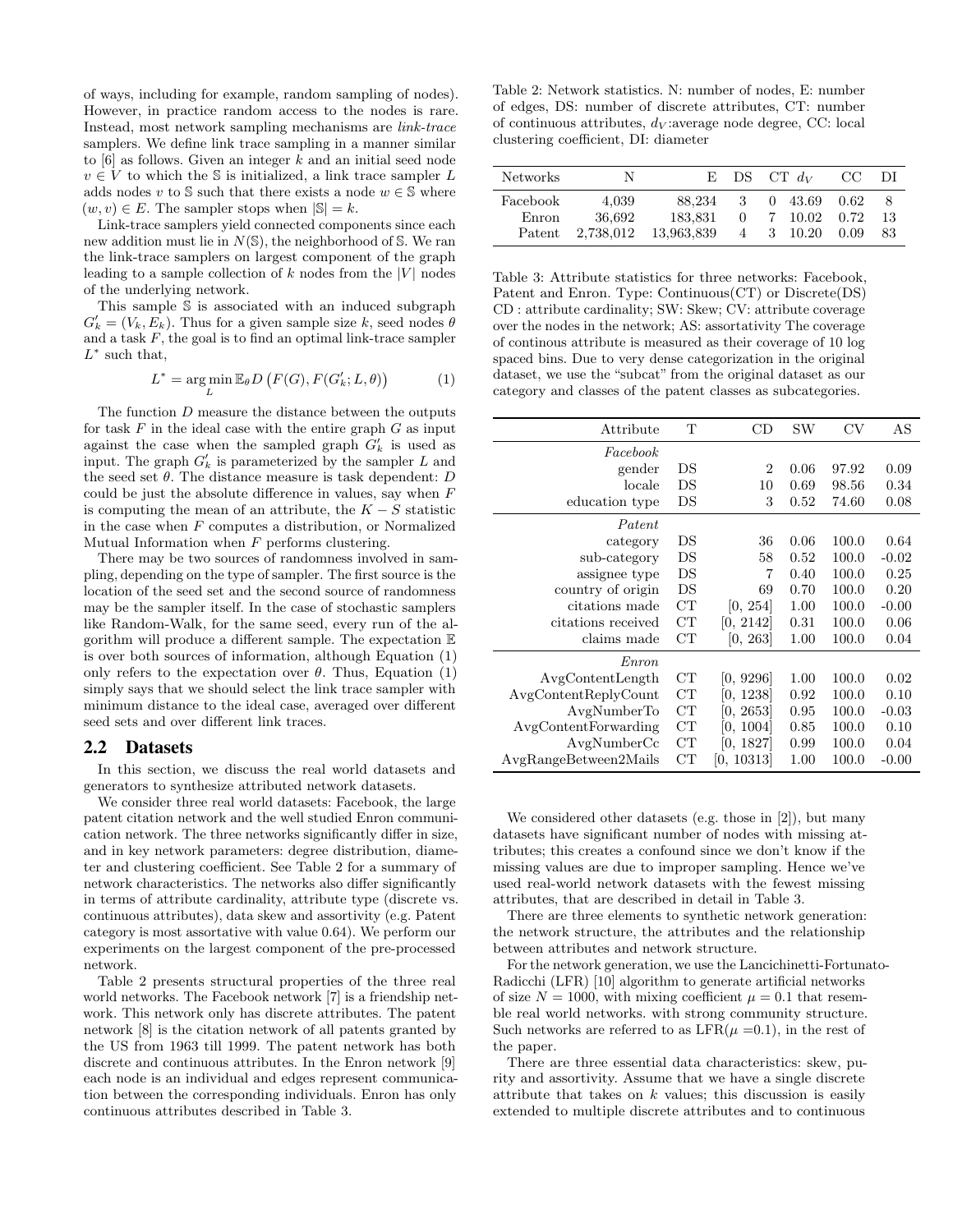attributes. Now, in the discrete one dimensional case, all data points sharing the same distinct attribute value will be grouped together into one cluster,  $C_k$ .

The data skew  $s(\mathbb{C})$  of a set of clusters  $\mathbb{C} = \{C_1, C_2, \ldots, C_k\}$ is defined in terms of Shannon entropy  $H(\mathbb{C})$  over the cluster size. We shall use three discrete skew values of (low, medium, high) when generating the attributed network. The purity  $p$ of the data refers to the separability of the data clusters; this is parameterized by the standard deviation of the continuous variable and is easily extended to discrete [11] We use two extreme purity values to synthesize the network. Assortativity measures the degree to which nodes similar attributes are connected to each other that is significantly different from random matches [12]. We use two levels (low, high) of assortivity, where the low case corresponds to random assignments of attributes and the high case corresponds to  $a \approx 1$ . We note that negative assortivity is hard to achieve when the number of attribute values is large since cross attribute edges are similar to random matches.

Finally, we assign the synthesized data to the nodes in the network according to the specified assortative value through a label propagation algorithm that terminates when the target assortivity is achieved. We use the principle of swapping and propagation to map the data onto the network. In the swapping technique, an extreme (high, low) assortative distribution over network is first generated using the community detection and approximate k-coloring problem respectively. Randomly swapping categorical attribute between pair of vertices causes assortativity to tend to zero which is stopped when the target assortativity is achieved. The propagation algorithm propagates the same category with a proportional high probability if the target assortativity is high and vice versa.

In this Section, we defined all the symbols used in the paper, and formally defined the task-driven sampling problem; we specifically focus on link-trace samplers in this paper. Then we discussed the real-world and synthetic datasets used in this paper. In the next Section, we discuss different network sampling methodologies.

## 3. HOW TO SAMPLE

Let us denote the sample collected from the network as S. The set of nodes that have at least one neighbor in S is the set of frontier nodes, denoted as  $N(\mathbb{S})$ . For some sampling algorithms, we shall be interested in  $\Delta v$ , the neighbors of node v that do not belong to  $\mathcal{S} \cup N(\mathcal{S})$ .

The set of sampling algorithms considered in this paper fall under the description of link-trace sampling. In such sampling schemes, the next node  $v$  selected for inclusion in the set S is a neighbor of at least one node in S. In other words,  $v \in N(\mathbb{S})$ . We keep adding nodes until we have collected the number of nodes  $k = |\mathbb{S}|$  that we desire. Typically  $k \ll n$ , where  $n$  is the number of nodes in the graph.

Link trace sampling is often the only practical option in many real-world scenarios (e.g. crawling a social network such as Twitter or Facebook), where we do not have random access to nodes in the graph. Such random access may be restricted by the social network. Furthermore, even if there is a unique numeric id associated with each individual, the ids may not be sequential requiring us to do costly rejection sampling [13]. The inability to randomly access each node in the graph implies that uniform sampling, which is the gold standard for sampling content, is largely infeasible on a

graph.

We can broadly categorize sampling algorithms as either data agnostic, or data aware. The key difference lies in if the sampling algorithm uses the node attributes to decide whether to include it in the sample. We shall discuss data agnostic sampling next, followed by a discussion of data aware samplers in Section 3.2. In Section 3.3 we discuss the effects of side information including knowing the prior and the number of data clusters, on the sampling problem. Finally, we conclude this section, by showing how to combine the two types of sampling algorithms into Pareto optimal sampling algorithms; we discuss this issue in Section 3.4.

## 3.1 Data Agnostic

Data agnostic algorithms, including breadth first search (BFS), Forest Fire [4], Metropolis Hastings Random Walk (MHRW) [14], Random Walk (RW) and Expansion Sampling (XS) [6], do not use the content of any node to construct S. For example, consider a graph  $G = (V, E)$  that represents a typical social network, where the vertices V represents the individuals and where the edges  $E$  represents a relationship between individuals. In such a graph, one would expect each node in the graph to be associated with an array of attributes, including age, gender, interests. Data agnostic sampling algorithms ignore such node attributes when determining which nodes to add to the sample set S.

The reasons why these well known sampling algorithms ignore node attributes vary. Some of the early sampling algorithms such as Forest Fire [4] were explicitly designed to preserve graph structural properties in the sub-graph such as degree distribution, densification etc. The other reason is that probabilistic samplers including MHRW and RW have important asymptotic properties that may be exploited. The Metropolis-Hasting sampling algorithm is actually asymptotically optimal for content since the probability of visiting any node in the graph is the same; thus in principle, using MHRW should be equivalent to uniform sampling of the graph. However, as we discuss below, the finite sample behavior of MHRW is less than optimal. Next, we introduce the well known data agnostic sampling algorithms in more detail.

In snowball sampling, a small seed set of vertices  $(\theta)$  is used to initiate collection of data through BFS. While snowball sampling is computationally efficient, it is biased towards high degree nodes [15] and is also sensitive the selection of the seed nodes [6].

[4] proposed Forest Fire, which explores a subset of a node's neighbors according to a "burning probability"  $p_f$ ; at  $p_f = 1$ , Forest Fire is identical with BFS. At each iteration, the subset of the neighbors of the current node  $v$  are chosen using a geometric distribution. While Forest Fire is superior to BFS, it also suffers from a degree bias [15].

[6] proposed expansion sampling (XS), motivated by expander graphs and greedily expands in the direction of the largest unexplored region. That is, the candidate node  $v^*$ selected to be added to S is chosen as follows:

$$
v^* = \underset{v \in N(\mathbb{S})}{\arg \max} |N(v) - (\mathbb{S} \cup N(\mathbb{S}))|
$$
 (2)

In other words, Equation  $(2)$  finds that node  $v^*$  that has the largest number of neighbors outside of the set  $\text{SU}(S)$ . [6] suggest that XS is very stable with respect to seed selection. While XS will rapidly discover homogeneous communities,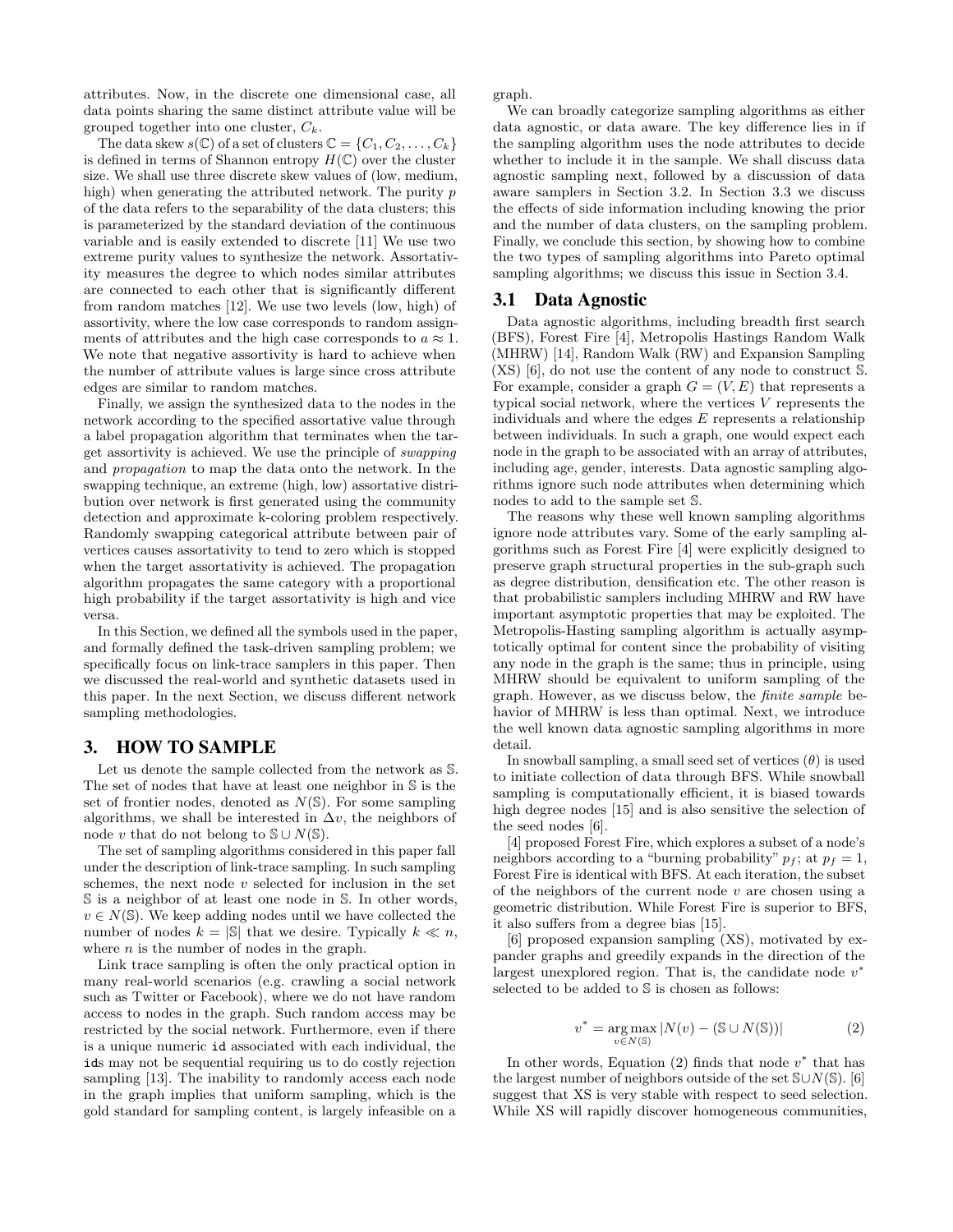since the sampling algorithm is data agnostic, it does less well over disassortative networks.

Re-weighted Random Walk sampling (RW) is a variant of the classic Random Walk algorithm, re-weighted to provide a better estimate of the content distribution. The reweighting is necessary since the random walk algorithm is biased towards high degree nodes. Notice that the stationary probability  $\pi_v$  of visiting a node v is proportional to the node degree. Hence the label associated with the node  $v$  of degree  $d_v$  is discounted by its degree; attribute probabilities are estimated through the Hansen-Hurwitz estimator [16] to develop an unbiased estimate of the content. Assuming an attribute A can take values  $(A_1, A_2, \ldots, A_m)$ , the unbiased probability distribution  $(\tilde{p})$  estimate of any discrete attribute A from a RW sampled collection is :

$$
\widetilde{p}(A_i) = \frac{\sum_{u \in A_i} 1/d_u}{\sum_{u \in V} 1/d_u} \tag{3}
$$

Similarly, we can use kernel density estimators for continuous attributes. Metropolis-Hasting random walk sampling (MHRW) alters the transition probabilities between pairs of nodes such that the stationary probability of visiting each node is the same. It sets the transition probability from node v to node w to be  $\min(1, \frac{d_v}{d_w})$ . While the asymptotic performance of MHRW is ideal in the sense that it simulates uniform sampling on the graph, it suffers from less than ideal finite sample behavior. Poor finite sample behavior is especially observable on graphs with strong community structure causing the MHRW to get stuck in a local community. MHRW typically requires sample sizes of  $O(n)$ , where n is the number of nodes in the graph, to achieve the stationary distribution. However since our sample sizes for large graphs will likely be extremely small (i.e.  $|\mathbb{S}| \ll n$ ), the finite sample performance of MHRW becomes very important.

#### 3.2 Data Aware

Data aware samplers use node content to determine the sample set  $S$ . These samplers determine the next node  $v$  to be added to the current sample set S, by checking the content of this node against the content of the nodes in the current sample. At any point in time, we have the set S, comprising nodes in the current sample set,  $N(\mathbb{S})$ , the set of all frontier nodes who have at least one neighbor in S. At each step, we shall add to S, one optimal node  $v \in N(\mathbb{S})$ . We shall assume that for each  $vinN(\mathbb{S})$ , we shall have access to the content of the neighbors of  $v$ . This similar in spirit to Expansion Sampling proposed by [6], where they assume that for each node  $v \in N(\mathbb{S})$ , we know the neighbors of v, that do not belong to  $S$ . We call the set of neighbors of  $v$ , that do not belong to  $S$ , the candidate set for node  $v$  and shall designate it with  $\Delta v$ .

The remainder of this section organized as follows. In the next section, we shall introduce the idea of surprise that is grounded in Information Theory, and develop several algorithms that incorporate this idea to sample network data. Then, in Section 3.2.2, we shall introduce the idea that extremal points, ones that are far away from all the points in the current sample, are interesting and we shall present an sampling algorithm that uses this idea. Finally in Section 3.2.3, we show develop a data-aware version of MHRW and analyze its shortcomings.

#### *3.2.1 Surprise Based Sampling*

Surprise based samplers compute the extent to which the candidate set  $\Delta v$  can be predicted by what is known thus far: the set  $\mathbb{S} \cup N(\mathbb{S})$ .

In Information Expansion Sampling (IXS), surprise  $I_{\Delta v}$ of a candidate set  $\Delta v$  (with respect to S) is computed as follows:

$$
I_{\Delta v} = \frac{-\ln P(\Delta v | \mathbb{S})}{|\Delta v|}
$$
  
= 
$$
\sum_{i=1}^{k} p_{\Delta v}(i) \ln p_{\mathbb{S}}(i)
$$
 (4)

where, k is the number of distinct attribute values,  $p_{\Delta v}(i)$  is the probability of attribute value i in the candidate set  $\Delta v$ , and  $p_{\mathbb{S}}(i)$  is the probability of the attribute value i in the sample set S.

Selection of nodes from the neighborhood set  $N(\mathbb{S})$  in a manner that maximizes surprise Equation (4) creates a bias in IXS, which we illustrate next.

Lemma 1. Given a sample set S, Information Expansion Sampling for a discrete attribute with two values is biased towards a uniform distribution over the attribute values in S.

PROOF. Let us assume that the two attribute values  $\{1, 2\}$  occur in the set S with probabilities p and  $1 - p$  with  $p < 1/2$ . Further assume that in the sample candidate set  $\Delta v$ , attribute value 1 occurs with probability x and attribute value 2 occurs with probability  $1 - x$ . Thus the attribute value with lower probability occurs in the candidate set  $\Delta v$ occurs with probability x.

The surprise  $I_{\Delta v}$  associated with the set  $\Delta v$  is defined as:

$$
I_{\Delta v} = -x \ln p - (1 - x) \ln(1 - p)
$$
  
=  $-\ln(1 - p) + x \ln \frac{1 - p}{p}$  (5)

Since  $I_{\Delta v}$  is linear in x and since  $p < 1/2$ , IXS will pick that node  $v^* \in N(\mathbb{S})$  with the largest value of x to maximize  $I_{\Delta v}$ . In other words, IXS will pick the node  $v^*$  with the largest fraction of least probable attribute.

If  $x > p$ , then the entropy of the updated sample set  $\mathcal{S} \cup v$  is guaranteed to increase due to the fact that the entropy  $H(p)$ of the sample S is concave in p. Note that  $H(p)$  is maximized when the distribution is uniform.  $\Box$ 

There are two important things to note with Lemma 1. First, despite the bias towards the uniform distribution, when  $|\mathbb{S}| = O(n)$ , where *n* is the number of nodes of the graph, the distribution of the attributes in the sample S will tend to the underlying distribution of the attribute in the graph, which may not be uniform. Thus Lemma 1 is primarily useful when  $|\mathbb{S}| \ll n$ , which is indeed the case of interest.

IXS rapidly expands to discover unseen attribute values. This is driven by the observation that unseen attribute values (i.e.  $p_{\mathbb{S}}(i) = 0$ ) in  $\mathbb S$  will cause Equation (4) to diverge. Thus IXS first rapidly covers the attribute space, and then favors the uniform distribution of attributes in S. While IXS is indepndent of the size of  $\mathcal S$  and the size of  $\Delta v$ , the rate of change in sample entropy  $H(p)$  does depend on size.

One can change the definition of surprise to be based on the Kullback-Liebler divergence between the attribute distribution in the sample  $\mathbb S$  and the candidate set  $\Delta v$ . We term this samplers based on KL divergence as KL-information expansion sampling (kl-IXS).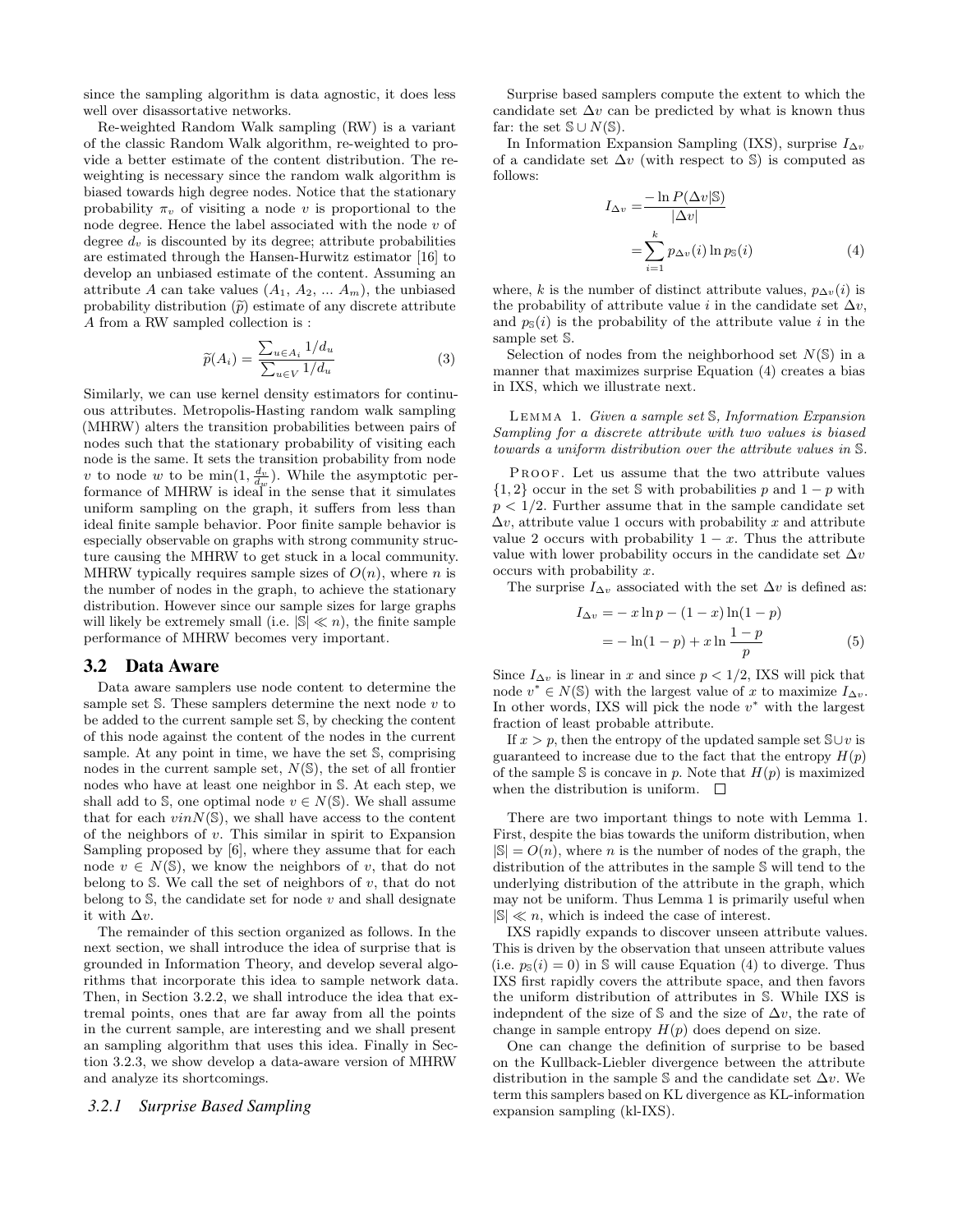$$
I_{\Delta v} = \sum_{i}^{k} p_{\Delta v}(i) \ln \frac{p_{\Delta v}(i)}{p_{\mathbb{S}}(i)} \tag{6}
$$

Since kl-IXS behaves very similarly to IXS in our experiments, and thus we shall omit results pertaining to kl-IXS while presenting our results.

Thus far, we've discussed surprise for categorical variables. We can extend the notion of surprise to continuous variables by simply discretizing the continuous variables and then computing the surprise using Equation (4) with the discretized values. Another option is to estimate the underlying density, say using a mixture model and then assign the nearest mixture to the feature vector corresponding to each node in the candidate set  $\Delta v$ . Similarly, one could assign each feature for each node in S to one of the mixtures. Now, we can again compute surprise as before with the discrete case. Information expansion samplers that use both continuous and discrete variables are termed as Hybrid IXS (H-IXS). In general, hybrid samplers do better than Information expansion samplers and extremal point sampling discussed next.

#### *3.2.2 Extremal Point Sampling*

A node that is at a large distance, in terms of its features, from the all the current nodes would be surprising. We use this idea, which we term extremal point sampling (ExP), to identify surprising nodes for nodes with continuous features. In ExP, we rank the candidate nodes in terms of their average distance to all the nodes in the sample set S. The node with the highest rank is then added to the sample set S. While we could use many different distance measures, we choose to use the standard Euclidean distance. Mahanalobis distance with its covariance correction would be the ideal Euclidean distance choice, but is not used due to the difficulty in developing a stable estimate for the covariance matrix with a small sample.

#### *3.2.3 Surprise based MHRW*

Could we make MHRW data aware? One possibility is to couple the surprise for each node  $v \in N(i)$ , where  $N(i)$  is the neighborhood of  $i$ , the node where the MHRW sampler is at present. We could define the probability  $\hat{p}_{i,v}$  of jumping from node  $i$  to node  $v$  as:

$$
\hat{p}_{i,v} \propto p_{i,v} I_{\Delta v} \tag{7}
$$

where,  $I_{\Delta v}$  is the surprise with respect to the sample set S and  $p_{i,v}$  is the probability of transitioning to v from i in the original MHRW sampler.

This approach has intuitive appeal since it appears to combine the best ideas from data agnostic samplers with that of surprise based data aware samplers; in addition unlike IXS or H-IXS, it is not a deterministic algorithm. The challenge is that Equation (7) changes the stationary distribution of the sampler—we are no longer guaranteed uniform stationary distribution over the graph nodes. Such data aware MHRW algorithms are also harder to analyze since the process is no longer first order Markov. Regardless, the idea that one could combine data aware and data agnostic samplers has obvious appeal and we shall consider this idea in more detail in Section 3.4. We propose a simplistic combination sampler from IXS and MHRW that chooses non-deterministically with equal probability to sample from either of the strategies. We call this combination sampler as IXS and MHRW or I&M.

## 3.3 Sampling with Side Information

All the algorithms discussed thus far assume no prior knowledge of the structural characteristics of the network or anything about the distribution of the data. However, often, we may have a rough idea of either the properties of the network, say the skewness of the degree distribution or of the attribute values (e.g. most of the Twitter users are from the U.S.). How should we incorporate this side information into the sampling process?

We have explored this idea with respect to sampling content properties of the network. For example, assume that we have access via an oracle, to the underlying attribute distribution p over the entire network. Then, one could simply use the earlier surprise based criteria to add additional nodes to the sample S, except that instead of using  $P_{\mathbb{S}}(i)$  in Equation (4), we use  $p_i$ . Notice that p is a constant while  $P_{\mathbb{S}}$  is variable. This change will ensure that samples collected in S will have an attribute distribution that matches p.

When the prior  $p$  is unavailable, one could proceed as follows. We first MHRW till the sample statistic (say the distribution mean) converges via Gilman Ruben or Gweeke statistic [13] and then estimate  $\hat{p}$ , the sample attribute value distribution. Then, we proceed as earlier and use  $\hat{p}$  in the surprise calculation.

Another approach is to incorporate knowledge of the underlying data clusters, or data classes, which may be known (e.g. if all residents in a U.S. state form a class, then there are 50 classes). Assume then, that we know k the number of data clusters. We can combine the IXS (for categorical data) and the ExP samplers (for the continuous feature vectors) as follows. From the sampled set  $\mathcal{S}$ , we construct  $k$  data clusters with different centers using the continuous data. Then, we assign each node in  $\mathcal S$  and in  $\Delta v$  to the nearest cluster center. Now, we can compute surprise as earlier based on the cluster id distribution of  $\Delta v$  in conjunction with the surprise of  $\Delta v$ with respect to the distribution of categorical attributes in S.

On the other hand if the content distribution of the original network is known from practice or approximation [5], we leverage the variable neighbourhood search (VNS) approach to select nodes sequentially that preserve the known prior content distribution in the hope of gaining a better representative sample. In other words we select the node  $v*$  in  $N(S)$  which minimizes KS statistic (D-stat) of the sample and original distribution.

$$
v* = argmin_{v \in N(S)} D(A(V_S), A(V))
$$
\n(8)

#### 3.4 Pareto-Optimal Sampling

It would be ideal to develop a sampler that could preserve the properties of the network content as well as structural properties of the network. We do this via a Pareto-optimal sampler that combines MHRW based sampling with surprise based sampling. Assume that we have a sample set S. Then,  $\forall v \in N(\mathbb{S})$ , we can compute two numbers: the probability of reaching v from  $\mathcal S$  via MHRW and  $I_{\Delta v}$  the surprise due to node v. Thus we can compute the Paretooptimal frontier using all  $v \in N(\mathbb{S})$  and choose the node from the frontier that best suits our bias (equal weight to structural properties and to content). We provide results of a pareto-combination of IXS  $(I_{\Delta v})$  and XS  $(|\Delta v|)$  called as pIX (pareto-IXS-XS) and another pareto combination of IXS  $(I_{\Delta v})$  and MHRW (under independece assumption of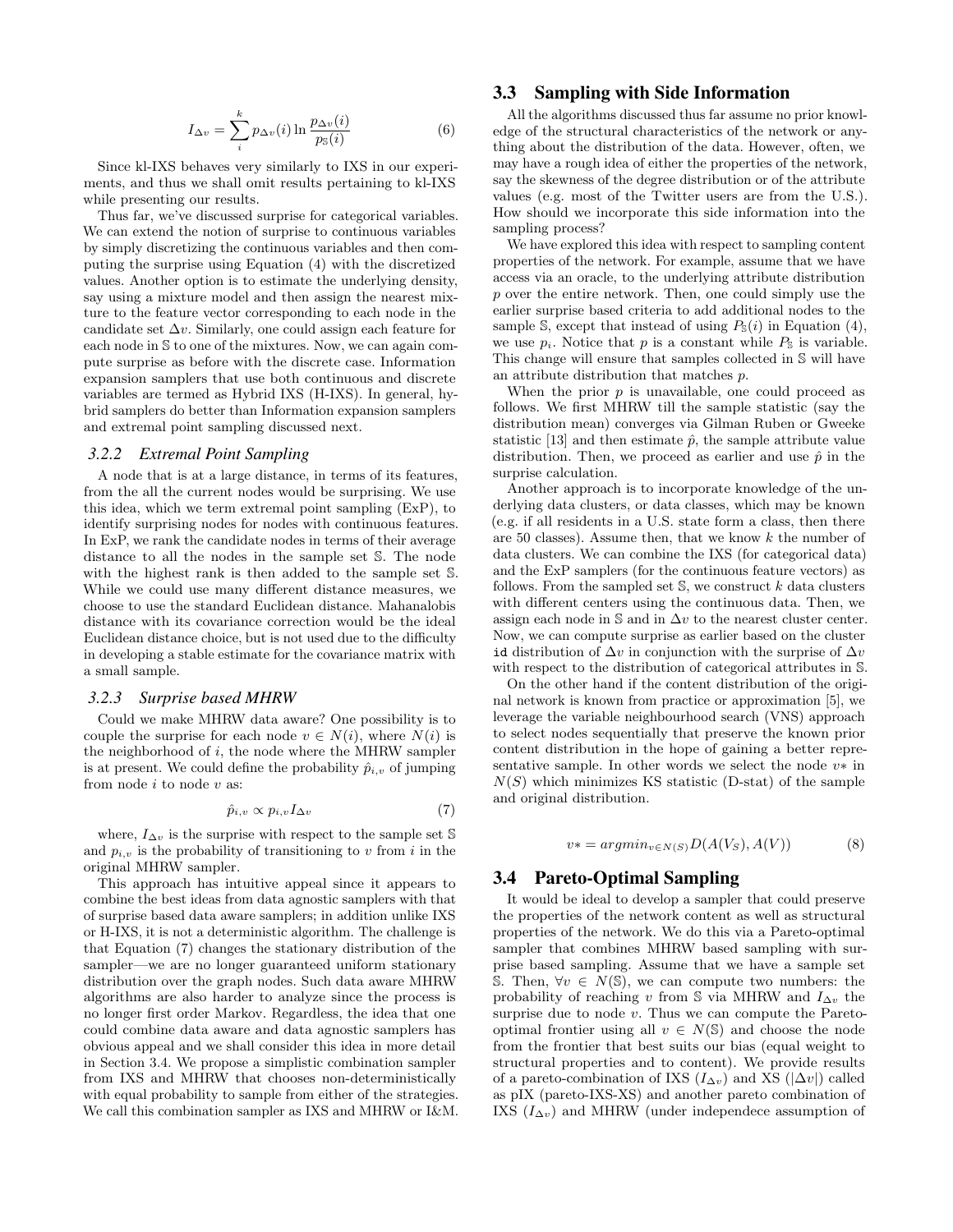transition probabilities,  $\frac{\sum_{u \in S} min(1/d_v, 1/d_u)}{\sum_{w \in N(S)} \sum_{u \in S} min(1/d_w, 1/d_u)}$  called as pIM (pareto-IXS-MHRW).

In this section we discussed data agnostic and data aware sampling schemes. The main idea behind data aware sampling algorithms is to preserve node content properties including content distribution in the sample. We introduced the idea of surprise, grounded in Information Theory, as a metric to develop sampling schemes. We also showed how to incorporate side information into the sampler as well as developing a Pareto-optimal sampling scheme. Next, we evaluate these sampling schemes on characterizing the node content.

# 4. DATA CHARACTERIZATION

In this section, we discuss how samplers preserve the statistical characteristics of the attributed graph—including statistical properties of the network structure (e.g. degree distribution), distributions of attributes and joint networkdata properties including assortivity which relates network structure to node attributes. We shall conclude this section by presenting experimental results that help to compare different samplers.

#### 4.1 Properties

We study the three salient properties of an attributed network: network structure, content structure and networkcontent relationship.

Network properties: We shall evaluate different samplers with respect their fidelity towards several key network properties. We chose to use a subset of the properties—degree distribution, clustering coefficient, diameter—evaluated in [4, 6], as these three properties are widely used to characterize networks.

Content Characteristics: We would like samplers to preserve essential aspects of the node content. By the phrase "node content,"we refer to the attributes such as "gender=female," "ethnicity=asian"; we are using the word "content" to refer to all nodal attributes that are not derived from structural properties of the graph, including degree, clustering coefficient etc. The usage of "node content," over the more common "node data" will clearly distinguish attributes that are not derived from network structure, from those that are related to structure. We use the familiar Kolmogorov-Smirov(K-S) statistics to compute the distance between two sample distribution and the underlying ground truth distribution. For categorical attributes, K-S statistics reduces to variational distance. Another key content characteristics is *attribute cov*erage which is defined as the ratio of unique attribute values in the sample to the attribute values in the underlying content. For the continuous attributes, we capture the range corresponding to cardinality via logarithmic binning. We also discuss preservation of content clusters and classes in detail in Section 5.

Joint Network-Content Relationships : Network structure and node content are often correlated and hence preserving this correlation is also important. For example, the correlation can arise due to homophily [17] when friendships form when like minded individuals seek out each other. Assortativity [12] is one of the widely used relationship metric to measure this correlation.

## 4.2 Experimental setup

We evaluate the suite of samplers discussed in the previous Section 3 under the following experimental conditions.

We choose three attributed networks: Facebook, Patent and Enron for content analysis. The choice of the network was based on the availability of content, that was ensured to be an inherent and immutable node property with a high degree of coverage, like "gender" of a user in Facebook network and "category" of a patent in Patent network which are independent of network structure. The only exception considered was "in-citations" in Patent network which acts as a pseudo of the quality of patent. Most of the attributed real-world networks such as Google+, Twitter, etc. were unsuitable for our use since they suffer from content sparsity perhaps due to high degree of noise or poor sampling. However, we recognize that future analysis must address this issue of noise and sparsity. From these networks, we choose contrasting attributes to cover a wide range of data characteristics such as cardinality/range, skew, assortativity and purity.

Evaluation: We evaluate the results of using the mean average distance defined as,

$$
\bar{D}(k) = \frac{\sum_{k=1}^{K} \sum_{s=1}^{S} D(F(G), F(G'_{\alpha}))}{K \times S}
$$
(9)

where,  $\alpha = k \times N/100$ , K is the target sample size percentage,  $S$  is the number of simulations,  $N$  is the size of the network and distance metric is variable that depending on the task could be defined as KS stats between distributions, normalized mutual information between cluster partitioning and so on. Size of sampled nodes is usually orders of magnitude smaller than the original size. Therefore for our experiments, we averaged the distance for sample sizes is 1%, 2%, 3%, up till  $10\% (= K)$  of the original network. At each sample size, we varied the seed nodes by randomly selecting a different starting node for 100 times( $=S$ ). Detailed analysis on all of the network attributes is provided in the extended report [18]. The missing values in Tables 4 to 7 have missing values (dashed) for some of the samplers like IXS that are specifically defined for discrete content and therefore not applicable to continuous content and vice versa.

#### 4.3 Experimental results

Table 4 shows the mean average KS statistics for three continuous and three discrete attributes in the three real world networks. The samplers are divided into three classes based on their sampling methodology and behavior. Observe that UNI is the best sampler among all samplers for capturing content distribution. It creates an unbiased sample estimate of the content distribution making it suitable for all attribute types. The content-aware samplers statistically significantly outperforms the content-agnostic sampler on nearly every attribute.

We note some interesting observation about individual samplers and their performance under special scenarios. We notice that VNS even though has prior content distribution is outperformed by UNI due to the network structure limitation. XS does remarkably well when the content is high clustered like in "locale". On the other hand, it does significantly worse when the assortativity is low and content is not clustered across the network, e.g. "subcategory" attribute. We find similar results as reported in [13] about re-weighted RW performing better than MHRW. Thus, even though MHRW and RW sample uniformly at random, their performance departs from the theory at low sample sizes significantly.

Table 5 shows ability of the samplers at exploring different attribute values. Logarithmic binning  $(\text{\#bins} = 10)$  is per-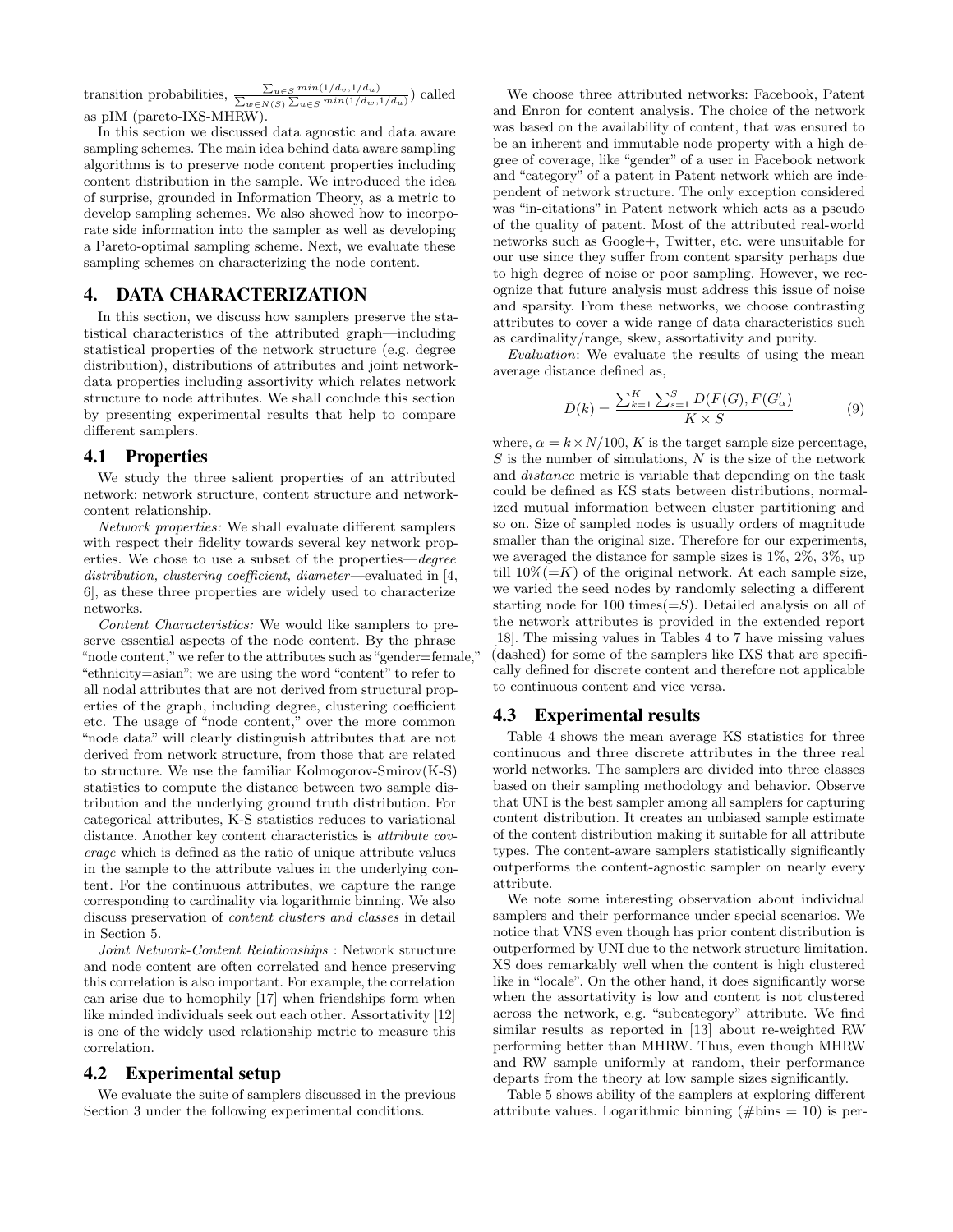Table 4: The data distribution goal is to have least-possible mean average KS statistic (0) between original and sampled content distribution. UNI is empirically and analytically the best sampler. Symbol \* indicates that content-aware samplers outperforms a content-agnostic baseline by 95% statistical confidence at 5% sample size. The boldface represents the best performing sampler. Abbreviations:  $# forward$ : average emails forwarded by the user, time: average time between two emails

|             |          | Facebook | Patent      |             | Enron       |          |  |  |
|-------------|----------|----------|-------------|-------------|-------------|----------|--|--|
| Samplers    | gender   | locale   | subcategory | in-citation | $#$ forward | time     |  |  |
| <b>BFS</b>  | $0.082*$ | $0.177*$ | $0.071*$    | $0.066*$    | $0.379*$    | $0.857*$ |  |  |
| <b>RW</b>   | 0.066    | $0.167*$ | $0.068*$    | $0.072*$    | $0.443*$    | $0.895*$ |  |  |
| <b>MHRW</b> | $0.079*$ | $0.178*$ | $0.063*$    | $0.075*$    | $0.339*$    | $0.872*$ |  |  |
| FF          | $0.081*$ | $0.172*$ | 0.076       | $0.158*$    | $0.433*$    | $0.895*$ |  |  |
| XS          | 0.057    | 0.053    | 0.208       | $0.428*$    | $0.414*$    | $0.847*$ |  |  |
| UNI         | 0.034    | 0.046    | 0.027       | 0.010       | $0.126*$    | 0.729    |  |  |
| VNS         | 0.043    | 0.083    | 0.022       | 0.044       |             |          |  |  |
| IXS         | 0.072    | 0.161    | 0.058       | 0.035       |             |          |  |  |
| ExP         |          |          | 0.166       | 0.201       | 0.117       | 0.736    |  |  |
| I&M         | 0.073    | 0.166    | 0.049       | 0.036       |             |          |  |  |
| pBM         | 0.073    | 0.165    | 0.050       | 0.046       |             |          |  |  |
| pBX         | 0.073    | 0.105    | 0.197       | 0.429       |             |          |  |  |
| Mean        | 0.066    | 0.134    | 0.088       | 0.133       | 0.321       | 0.833    |  |  |

formed to capture the range of continuous attributes because all continuous attributes in our dataset were observed to be exponentially distributed. We observe that the unbiased UNI sampler performs pretty well on real world attribute coverage as well. However, it gets outperformed by the content-aware samplers like IXS by a margin of 12-14% especially when the attributes are highly skewed e.g. "country" and have very low assortativity values e.g. "subcategory". Low or negative assortativity implies easier availability to new content types and therefore faster reach of IXS to non-similar attribute values and therefore higher coverage.

From Equation  $(4)$ , assuming that v has a unique content unseen by the IXS sampler. Therefore on all nodes ( $\in \Delta v$ ), the Information surprise produced,  $I_{\Delta v} \to \infty$ , as  $p_{\text{S}\cup N(\text{S})}(i) \to 0$ and  $p_{\Delta v}(i) = 1/N$ . Consequently, probability of nodes in the neighborhood of  $v$  gets sampled with more probability causing greater probability of  $v$  being included in the sample.

Table 6 shows that content-agnostic samplers are significantly better at preserving the network structure (network data) such as degree distribution, clustering coefficient and path length distribution. The bias of the content-aware samplers as illustrated in Section 3.2 makes them unsuitable for preserving the network structure. As expected UNI performs worst amongst all the samplers due to large number of disconnected components.

From Table 7, we observe a lack of any existing sampler that is efficient at preserving the content and network relationship. Therefore, it still remains an open problem to design efficient samplers that can preserve higher order content and network relationship such as global assortativity or local assortativity distribution.

In sum, UNI performs best for content distribution sampling, content-aware samplers are efficient at exploring new content values, content-agnostic samplers preserve the network structure and there is no statistically dominant strategy for preserving content-network relationship. Influenced by these findings, we believe that there is no single best sampling strategy. Departing from the conventional wisdom of

Table 5: The data coverage goal is to have maximum possible mean average coverage of content (1). IXS is shown as the greedy approach for unique content sampling. XS performs significantly better for attributes that are distributed across network community. content-aware samplers are statistically better than content-agnostic samplers. Abbrev:  $#$  forward: average emails forwarded by the user, time: average time between two emails

|             |          | Facebook | Patent      |              | Enron       |       |  |
|-------------|----------|----------|-------------|--------------|-------------|-------|--|
| Samplers    | gender   | locale   | subcategory | in-citations | $#$ forward | time  |  |
| BFS         | $0.998*$ | $0.292*$ | $0.859*$    | 0.892        | 0.269       | 0.065 |  |
| <b>RW</b>   | 1.000    | $0.307*$ | $0.853*$    | 0.900        | 0.312       | 0.068 |  |
| <b>MHRW</b> | 1.000    | $0.295*$ | $0.853*$    | 0.902        | 0.239       | 0.067 |  |
| FF          | 1.000    | $0.309*$ | $0.870*$    | 0.900        | 0.302       | 0.068 |  |
| XS          | 1.000    | 0.483    | $0.830*$    | $0.786*$     | 0.254       | 0.063 |  |
| UNI         | 1.000    | 0.485    | $0.799*$    | 0.913        | 0.098       | 0.055 |  |
| <b>VNS</b>  | 1.000    | 0.392    | $0.835*$    | 0.901        |             |       |  |
| IXS         | 1.000    | 0.355    | 0.858       | 0.901        |             |       |  |
| ExP         |          |          | 0.868       | 0.905        | 0.049       | 0.038 |  |
| 1&M         | 1.000    | 0.357    | 0.861       | 0.907        |             |       |  |
| pBM         | 1.000    | 0.312    | 0.840       | 0.889        |             |       |  |
| pBX         | 0.993    | 0.348    | 0.893       | 0.778        |             |       |  |
| Mean        | 0.999    | 0.358    | 0.852       | 0.881        | 0.218       | 0.061 |  |

Table 6: The network feature goal is to have least possible mean average KS statistic (0) of degree, clustering coefficient and pathlen for the preservation of network structure. Data agnostic samplers such as RW and MHRW perform best. Lack of any categorical attribute in Enron dataset makes some of the samplers in-feasible to implement in some of the cases. CC : clustering coefficient

|             |          | Facebook    |          |          | Patent      |          | Enron    |             |          |  |
|-------------|----------|-------------|----------|----------|-------------|----------|----------|-------------|----------|--|
| Samplers    | Degree   | $_{\rm CC}$ | Path     | Degree   | $_{\rm CC}$ | Path     | Degree   | $_{\rm CC}$ | Path     |  |
| <b>BFS</b>  | 0.403    | 0.295       | $0.781*$ | $0.074*$ | $0.075*$    | $0.688*$ | 0.342    | 0.295       | $0.679*$ |  |
| RW          | 0.334    | 0.257       | $0.636*$ | $0.080*$ | $0.080*$    | $0.442*$ | $0.391*$ | $0.324*$    | 0.423    |  |
| <b>MHRW</b> | 0.349    | 0.209       | 0.461    | $0.071*$ | $0.072*$    | $0.492*$ | 0.315    | 0.308       | 0.178    |  |
| FF          | 0.336    | 0.234       | 0.546    | $0.185*$ | $0.188*$    | $0.916*$ | $0.388*$ | $0.335*$    | 0.387    |  |
| <b>XS</b>   | $0.666*$ | $0.522*$    | 0.100    | $0.114*$ | 0.040       | $0.554*$ | 0.151    | 0.122       | 0.251    |  |
| <b>UNI</b>  | $0.756*$ | $0.623*$    | $0.865*$ | $0.863*$ | $0.673*$    | $0.988*$ | $0.624*$ | $0.518*$    | $0.894*$ |  |
| <b>VNS</b>  | 0.533    | $0.349*$    | 0.268    | 0.036    | 0.032       | 0.175    | ۰        | ٠           | ۰        |  |
| <b>IXS</b>  | 0.456    | 0.293       | 0.564    | 0.068    | 0.067       | 0.366    | ۰        | ۰           |          |  |
| ExP         |          | -           |          | 0.051    | 0.044       | 0.217    | 0.367    | 0.303       | 0.610    |  |
| I&M         | 0.426    | 0.267       | 0.546    | 0.053    | 0.047       | 0.205    | ٠        | ٠           | ۰        |  |
| pBM         | 0.610    | 0.430       | 0.757    | 0.104    | 0.054       | 0.617    |          | ٠           |          |  |
| pBX         | 0.627    | 0.459       | 0.259    | 0.130    | 0.058       | 0.627    | ٠        | ٠           | ۰        |  |
| Mean        | 0.500    | 0.358       | 0.526    | 0.152    | 0.119       | 0.524    | 0.368    | 0.315       | 0.489    |  |

Table 7: The data-network relationship (assortativity) goal is to have least possible absolute difference in assortativity of attributes (0). By expectation of edges, Random edge sampling would be the best. There is no single dominant sampler strategy for this task. FB: Facebook, subcat: subcategory

|            |          | Facebook | Patent      |              |                | <i>Enron</i>   |  |  |
|------------|----------|----------|-------------|--------------|----------------|----------------|--|--|
| Samplers   | gender   | locale   | subcategory | in-citations | $#$ forward    | time           |  |  |
| <b>BFS</b> | 0.056    | $0.167*$ | $0.007*$    | $0.082*$     | 0.030          | 0.022          |  |  |
| RW         | 0.066    | $0.188*$ | 0.005       | 0.056        | 0.017          | 0.011          |  |  |
| MHRW       | 0.056    | 0.131    | 0.005       | 0.040        | 0.018          | 0.021          |  |  |
| FF         | 0.065    | 0.145    | 0.006       | 0.050        | 0.018          | 0.010          |  |  |
| XS         | $0.091*$ | $0.172*$ | $0.012*$    | $0.075*$     | 0.014          | 0.016          |  |  |
| UNI        | $0.074*$ | 0.086    | $0.021*$    | 0.017        | 0.057          | $0.045*$       |  |  |
| <b>VNS</b> | 0.076    | $0.174*$ | 0.005       | 0.043        | $\overline{a}$ | $\overline{a}$ |  |  |
| IXS        | 0.066    | 0.139    | 0.005       | 0.061        |                |                |  |  |
| ExP        |          |          | 0.004       | 0.067        | 0.068          | 0.015          |  |  |
| I&M        | 0.065    | 0.157    | 0.004       | 0.080        |                |                |  |  |
| pBM        | 0.080    | 0.185    | 0.007       | 0.117        |                |                |  |  |
| pBX        | 0.076    | 0.121    | 0.012       | 0.070        | $\overline{a}$ | ۰              |  |  |
| Mean       | 0.070    | 0.151    | 0.008       | 0.063        | 0.032          | 0.020          |  |  |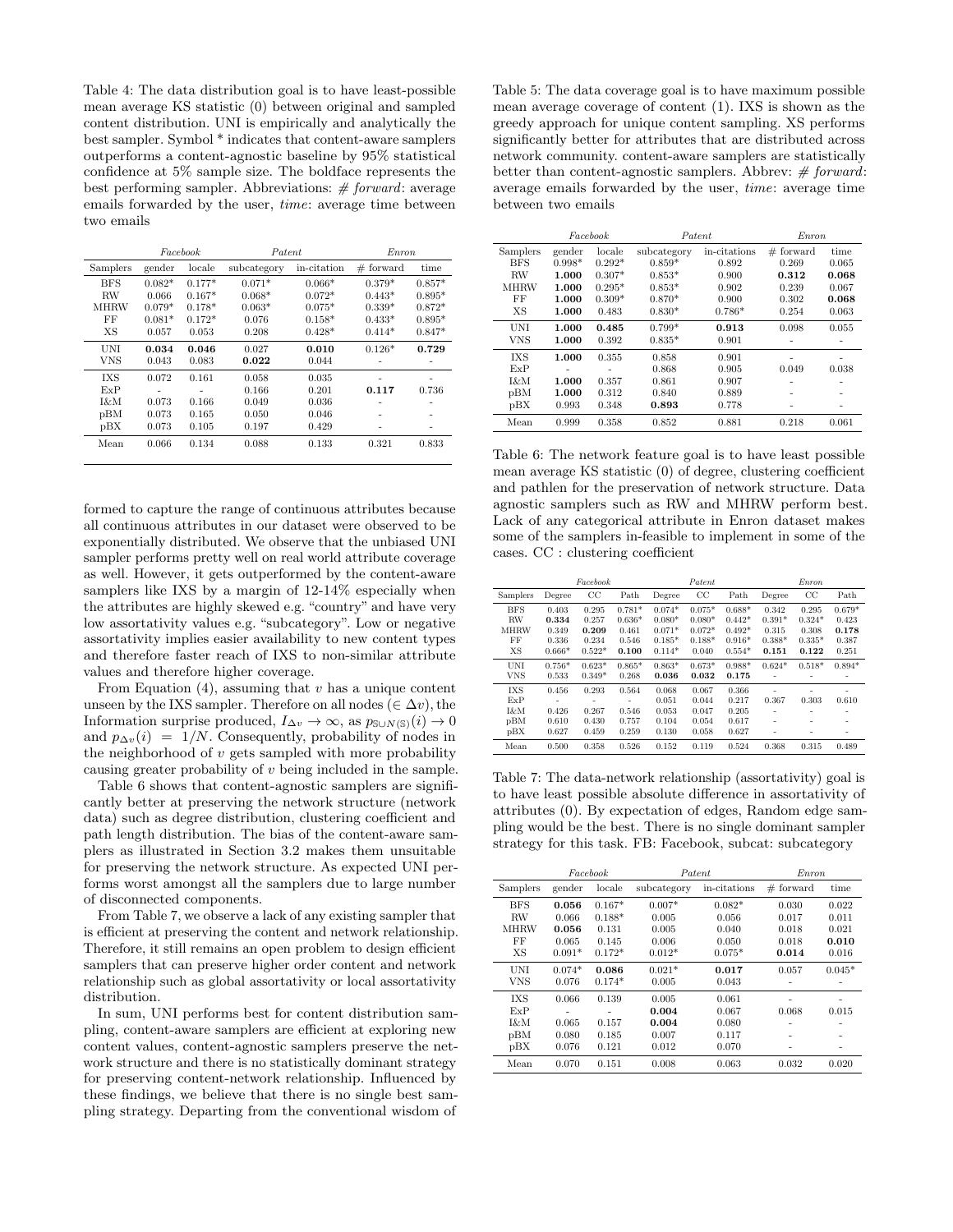designing the best (optimal) sampler for a given task, we emphasize on the need of better sampler choice dependent on the task at hand. In the next section, we focus on preserving content structure – clusters and classes in content.

# 5. LEARNING FROM DATA

In the last section, we saw no single strategy was best for preserving all the properties, but individual strategies typically outperformed others for specific tasks. In the first part of this section, we discuss the effect of sampling on cluster discovery and identification on real world and synthetic datasets. In the next part, we discuss the sampling effect on data classification.

Clustering is a common statistical tool for grouping similar objects into groups or clusters. The efficiency of a sampler lies in its ability to preserve the content structure. Given a group of *n* objects  $x_1, x_2, x_3, \ldots, x_i, x_n$  and a distance measure d between any two data-points such that  $d(x_i, x_j) \geq 0$ , the clustering outputs object grouping S. The aim of clustering is therefore to preserve the object grouping  $S_k$  of the sampled nodes of size  $k$  with that of the original object grouping.

## 5.1 Experimental setup

Dataset description: We employ synthetic network generation model discussed in Section 2.2 to generate attributed network structure from several network generator as LFR, Watts-Strogatz and Barabasi model with varying data characteristics such as purity, skew and assortativity. Additionally, we assume that each object belongs to only one cluster and each node has two continuous and one discrete attribute values that are controlled by parameters of purity, skew and assortativity.

Evaluation: We use different clustering metrics for synthetic data, where the number of clusters is known, than real world datasets where the number of clusters is not known. We shall use Normalized Mutual Information (NMI) [19] for synthetic data and two measures for real world networks – Silhouette coefficient [19] and cluster coverage. Cluster coverage is defined over the discrete attributes in Facebook and Enron, as the ratio of sampled nodes with unique attribute combinations to all possible attribute combinations in the underlying network. Similar to the last section, we take the mean average of 100 runs of simulations over  $k = 1, 2, 3$ , till 10% sample size.

## 5.2 Experimental results

Now we present the clustering results on synthetic data where we have systematically varied network structure as well as properties of the attributes. We shall conclude with clustering results on real world network by drawing an analogy between the synthetic network and real-world network.

Network effect: Figure 3 depicts the sampling performance over different sampling strategies on three synthetic networks: Barabasi, Watts-Strogatz ( $p = 0.1$ , high clustering coefficient) and LFR( $\mu = 0.1$ , high clustering with power law degree distribution). The relative performance as seen in the figure for very different strategies remains very similar. Simulations over a series of synthetic networks obeying real world network properties and real world networks, lead us to the conclusion that network structure has very little effect on the relative performance of samplers.

Data dependence Table 8 shows the clustering performance of different samplers on a real world-resembling network under



Figure 3: Normalized mutual information for three networks exhibiting real world characteristics display similar sampling performance. The data parameter value used are high skew  $(s_h)$ , high assortativity  $(a_h)$  and high purity  $(p_h)$ .

different data characterizations. In all cases, content-aware samplers perform the best at clustering. More importantly they are statistically better than the content-agnostic samples at 95% confidence level. In the best scenario, content-aware sampler outperforms content-agnostic samplers by more than  $20\%$   $(s_m, a_h, p_l)$ .

All samplers perform better with increased *purity*. This is because increased purity implies that the clusters are well separated. So it is unsurprising that when purity is high, skew and assortativity become less relevant. However, we do see samplers other than (IXS, H-IXS and ExP) slowly degrade their performance with increasing skew and increased assortativity. All samplers have their best performance at low skew (all attribute values are equally probable), high assortativity and high purity. The worst performance is in the case of low assortativity, high skew and low purity.

Observing the three blocks of columns sized-four from left to right, we clearly see that skewness makes it harder for the samplers to preserve the clustering. It is unclear as to why



Figure 4: Clustering performance on three real world datasets – Facebook, Patent and Enron shows content agnostic samplers being outperformed by content-aware ones.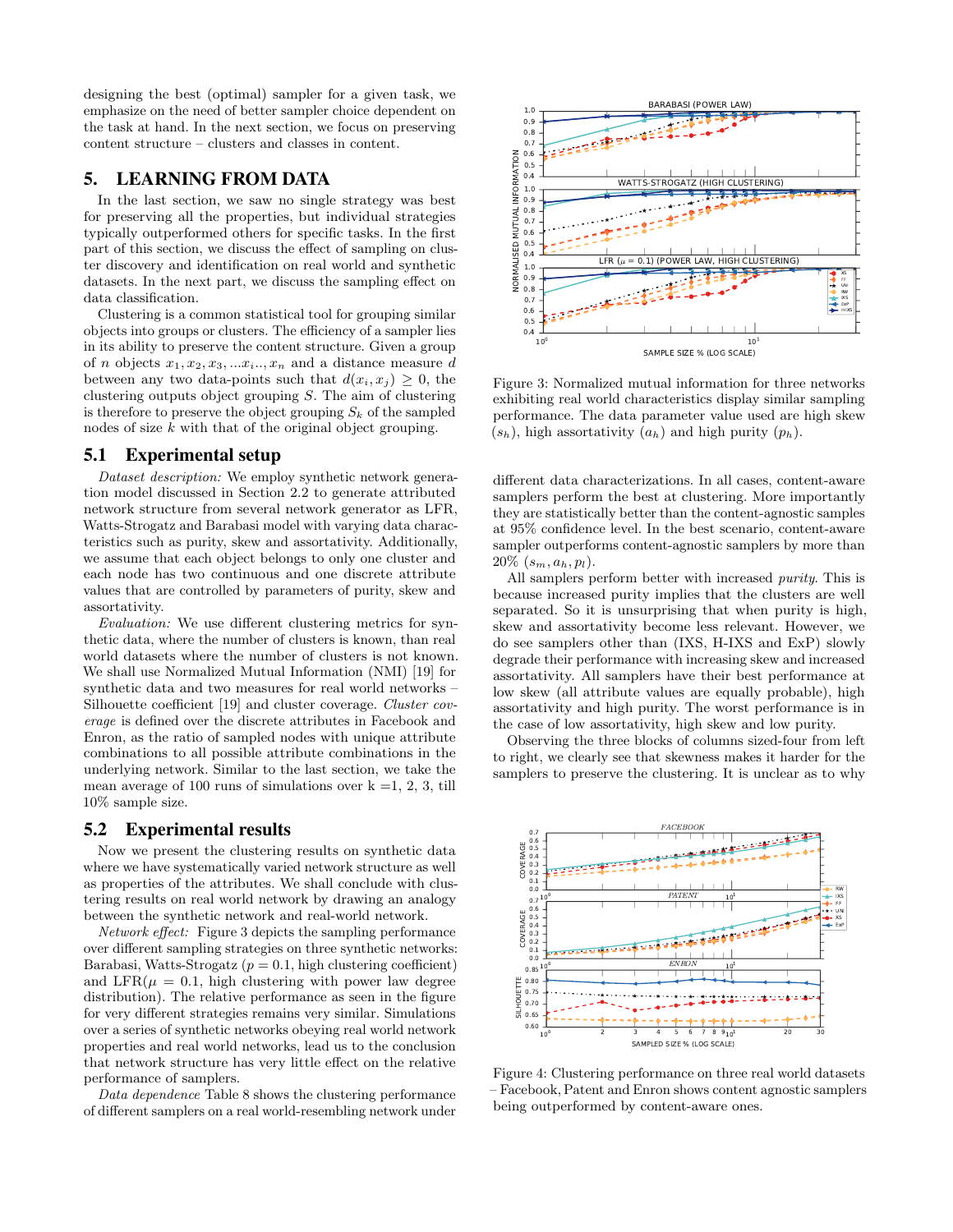the performance slightly improves at mid-skew levels which was expected to be slightly worse off. This may be due to an interplay of several data characteristics which is not fully understood. In general, as skewness in the size of data cluster increases, it makes it increasingly difficult to identify smaller sized clusters that are overwhelmed by larger sized cluster.

We see from the results in 8 that high values of assortativity causes performance degradation at mid-skew and high-skew levels by acting as a bottleneck for link-trace samplers. Consequently, we can observe that at mid-skew and high-skew levels and at high-purity levels, greater randomness  $(a \rightarrow 0)$  leads to greater correct  $(p_h)$  cluster information and therefore better performance. Conversely at low-purity levels, the NMI performance degrades owing to the fact that now greater information means means more noisy information. Therefore, assortativity controls the accessibility to different data clusters as the different network samplers spread across the network.

Table 9: Network joint attribute property. JC: joint cardinality of the attributes is the prodcut of their individual cardinality

| <b>Networks</b> | Attributes                               | JС   | Skew | Assortativity |
|-----------------|------------------------------------------|------|------|---------------|
| Facebook        | gender, locale, education; type          | 35   | 0.47 | 0.11          |
| Patent          | cat, subcategory, assignee type, country | 9472 | 0.18 | 0.03          |

Figure 4 shows the clustering performance on real world networks. As described in Section 5.1, coverage of data-cluster is used for evaluation on Facebook and Patent network whereas silhouette coefficient for Enron network. ExP and IXS work best for Facebook network where data clusters are partially distributed across network as community alongwith XS and UNI, that outperform traditional link by 20%. IXS is the best sampler for Patent by 12% margin. The table 8 can be used to predict the performance of samplers by comparing our synthetic network model:  $(s_m, a_l, p_h)$  to Facebook and  $(s_l, a_l, p_h)$  to Patent. ExS is the best sampler for Enron outperforming by 5-6% over UNI and 18% over RW. In absence of any known k (number of data clusters) for Enron dataset, we probe into the effect of k at a fixed sample budget of  $10\%$ and variable  $k'$  performance of all samplers $(5)$  suggesting that the relative performance of samplers remains unchanged by varying  $k$ . At lower  $k$  values, outlier sampling methodology seems to cause poor performance in ExP probably because it picks a lot of outliers and causes confusion among the very few cluster centers.

In this section, we we found that content-aware samplers were superior to content-agnostic ones in a statistically significant sense. In the next section, we briefly describe the impact of sampling on another data mining task—classification.

## 6. CLASSIFICATION

Given a set of feature *n* vectors  $X_i$  and their target class  $Y_i$ , the objective of classification is to learn a classifier function f that minimizes the loss in prediction of target class on unseen data points  $X_u$ . i.e.  $\mathbb{R} = \mathbb{E}(l(Y_u - f(X_u)))$  the expected loss  $(l)$ or risk  $(\mathbb{R})$  is minimized. Classification differs from clustering in the last section based to the fact that it uses training examples to predict future classes, whereas clustering has no prior information about the clusters and is completely unsupervised.

Dataset description: We re-use the synthetic attributed



Figure 5: Clustering performance in Enron network by varying k of k-means reveal the dependence of sampler performance on number of clusters.

network generator from Section 2.2 along with the real world dataset in this section. To avoid unwanted attribute value or type biasness, we construct the feature vectors from the continuous and discrete attribute values using well known z-score standardization and one-hot encoding respectively [20].



Figure 6: Classification performance for prediction of attribute "assignee type" and "country" in Patent dataset shows the performance of content-aware samplers.

Classification Objective: The classification performance of a sampler is its ability to sample discriminative data samples that helps learn the better classifier function. There are two scenarios that may happen depending on whether the target class is known during sampling or not. Irrespective of the two scenarios, we execute our content-aware samplers on all attributes (target class and/or features). When the target class is known during sampling, a balancing of the target class helps in classifier performance than when target class is unknown. However, the relative sampler performances remain unchanged as illustrated through Table 10. We therefore show the results of classification on real world networks for attribute prediction when the attribute or target class is known during sampling.

We use the *weighted*  $F_1$  score [19] for the classification accuracy on the real world attribute prediction for Facebook and Patent because the attributes are discrete and skewed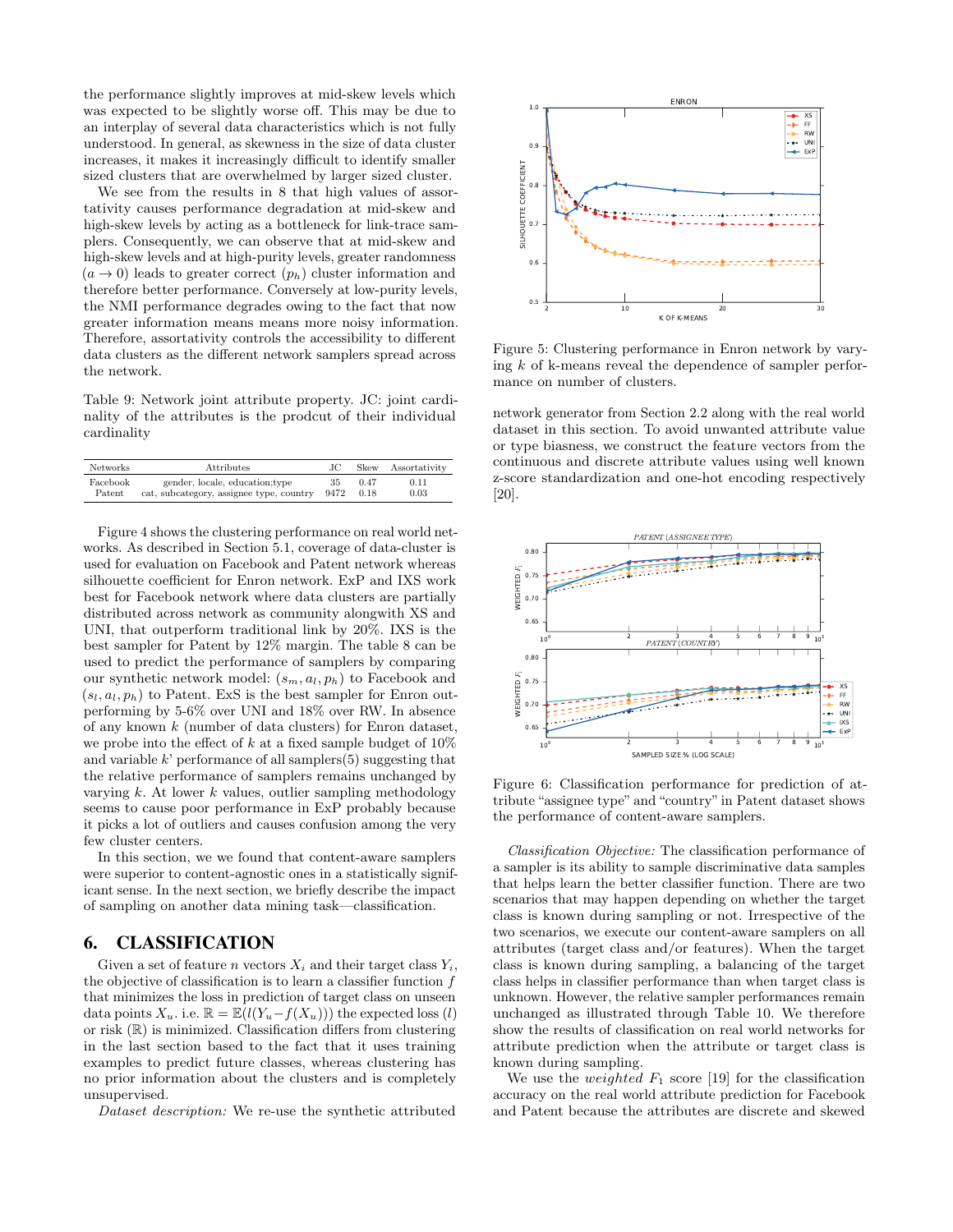and, thus *weighted*  $F_1$  helps in balancing each class's performance making it suitable for even skewed class prediction. We use the  $R^2$  coefficient of determination for evaluating the performance of regression on the continuous attribute in Enron.

We conducted similar synthetic experiments as shown in the last section for predicting the "hidden" cluster id of the nodes. We observed similar results in the relative performance of the samplers on classification and clustering since target property to be discovered remains same. We however found that content-aware sampling on both attributes and target class increases the classification results significantly.



Figure 7: Classification performance on two real world datasets. The classification performance on Facebook and Enron shows content agnostic samplers being outperformed by content-aware samplers only when the attribute are target attribute is correlated to at least one of the feature attributes.

From Figure 7, we see that the classification result on prediction of "gender" in the Facebook network from the remaining attributes "locale" and "education type" under which condition IXS performs better than other competing samplers by 10-12% of weighted  $F_1$  score. We also observe the SVR prediction of "average content length" attribute of an Enron user from the other attributes in Enron dataset. From the inverted correlation matrix of attributes of Enron, we find no significant correlation among attributes, and possibly this attribute independence leads to the near equal performance of all samplers on SVR [19]. From Figure 6, we similarly the results show the prediction results from predicting "country" and "assignee type" attributes from the remaining attributes of patent in Patent network.

## 7. RELATED WORK

Not surprisingly, data inference from data gathered by network sampling arises in many diverse areas. We study the prior works related to our work in three different areas: network sampling, data sampling and joint network-data sampling

"Representative subgraph" sampling closes resembles to our methodology of sampling attributed network. Representative subgraph sampling aims to construct a sampled subgraph that has network structure very similar to that of the original network. Forest Fire Leskovec and Faloutsos [4] preserved several key network structure characteristics. Hubler et al. [14] showed via Metropolis algorithm that prior knowledge of the network can help in obtaining better representative

samples. The objective of our work is preservation of content properties and not just the network structure.

Another line of research on network sampling focuses on understanding the biases of existing samplers and ways to obtain uniform samples. Kurant et al. [15] quantified the degree bias for several network samplers and proposed new ways to correct them. Costenbader and Valente [21] did thorough analysis of the effect of noise (sample) on network centrality estimation. Gjoka et al. Gjoka et al. [13] implemented the proposed uniform link-trace samplers on very massive Facebook network to validate the results. Chiericetti et al. [22] proposed an efficient random walk sampling strategy for sampling according to a prescribed distribution not just "uniform" sampling. Maiya and Berger-Wolf [6] exploited the bias instead of correcting it to design expansion based samplers. Similar to Maiya's work, we exploit the bias of entropy based samplers to balance the attributes in the sample, yielding improved classification and clustering performance.

There has been a plethora of research on sampling data from an unknown population distribution. Our objective resembles with these surveys that try to estimate the underlying data characteristics. However most the well known samplers such as Poisson sampling, stratified sampling, etc. Patton [23] requires random access to the nodes in dataset and therefore fail to work upon network structure. The idea of surprise based data sampling is however not new. It has been used in the fields of graph visualization, information retrieval, active learning, etc. For example, in classical database search, Sarwagi Sarawagi [24] used the Maximum Entropy principle to model a user's knowledge and aid the user in exploring OLAP data cubes. In graph visualization work Pienta et al. [25], the authors chose to highlight the neighbors that are most surprising in information. Our work borrows the idea of surprise defined in terms of entropy and stratified sampling principles to design better attributed network samplers.

Sociological and statistical studies on social networks such as friendship recommendation, link prediction, attribute inference, type distribution, etc. implicitly rely upon both content and network. However very few research has been done to understand the effect of sampling on joint network and content characteristics. Li et al. Li and Yeh [26] studied five different sampling strategies for node-type and link-type distribution preservation. They noted that sample size of 15% from RDS, the best sampling strategy, can preserve "location type" distribution in Twitter network very well. Yang et al. Yang et al. [27] proposed a semantic sampling strategy, Relational Profile sampling, that preserves the semantic relationship types in a heterogeneous networks. Park et al. Park and Moon [28] remarked about the inefficiency of the existing network samplers in estimating node attributes. Although seemingly similar to these work, our work is different in its objective. To the best of our knowledge, we are the first to propose network samplers for data mining purposes like clustering and classification.

# 8. LIMITATIONS

In this section we discuss several limitations of this work. First, much of the analysis assumes that we have no missing values; while the algorithms would work in the case of missing values, it would useful to introduce a noise model to formally estimate error in surprise when confronted with missing values. Second, the time and space complexity of IXS is greater than MHRW and RW. The incremental up-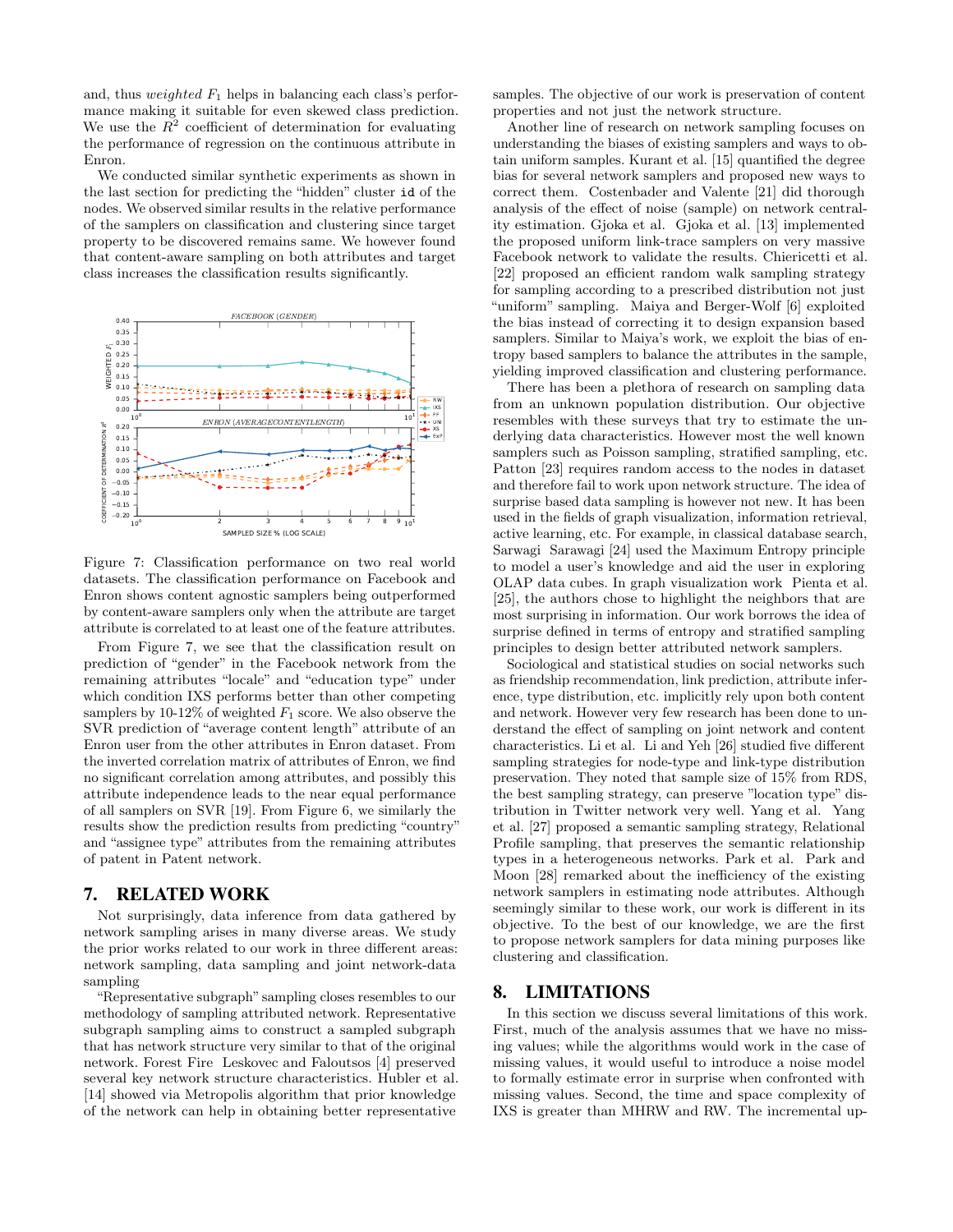date complexity is  $O(\mu \log |\mathbb{S}| + \mu^2)$ , where  $\mu$  is the mean degree, while it is  $O(1)$  for RW or MHRW. Some of this can be mitigated by appropriate data structures. For example, we commonly assume that a node has access to the id's of its neighbors, but not the attributes of its neighboring nodes; this can be easily rectified, reducing the incremental time complexity. Third our model of link-trace sampling is limited: many social networks allow us to make queries on network data returning network nodes that satisfy the query. It would be interesting to expand the sampling paradigm to incorporate a more rich query model. Finally, it would nice to have a theoretical argument why we have empirically observed that no sampler performs best in all situations.

## 9. CONCLUSION

In this paper, we have presented new data aware sampling methodologies for attributed networks. The problem is important because data mining tasks such as clustering or classification are commonplace on the nodal attributes of real-world networks. A key challenge is that these large networks are often sampled with BFS or RW, which were never designed to preserve content characteristics. In the first of its kind study, we show that these samplers are suboptimal for standard data mining tasks. We proposed several samplers based on the idea of information expansion. We have excellent results with information based sampling outperforming the baselines for all tasks in a statistically significant manner, with best-case performance improvements of 25%.

## References

- [1] Ibrahim Sorkhoh, Maytham Safar, and Khaled Mahdi. "Classification of social networks". In: IADIS International Conference WWW/Internet. 2008.
- [2] Jaewon Yang, Julian McAuley, and Jure Leskovec. "Community detection in networks with node attributes". In: Data Mining (ICDM), 2013 IEEE 13th international conference on. IEEE. 2013, pp. 1151–1156.
- [3] Mark S Handcock, Adrian E Raftery, and Jeremy M Tantrum. "Model-based clustering for social networks". In: Journal of the Royal Statistical Society: Series A (Statistics in Society) 170.2 (2007), pp. 301–354.
- [4] Jure Leskovec and Christos Faloutsos. "Sampling from large graphs". In: Proceedings of the 12th ACM SIGKDD international conference on Knowledge discovery and data mining. ACM. 2006, pp. 631–636.
- [5] Christian Hubler, Hans-Peter Kriegel, Karsten Borgwardt, and Zoubin Ghahramani. "Metropolis algorithms for representative subgraph sampling". In: Data Mining, 2008. ICDM'08. Eighth IEEE International Conference on. IEEE. 2008, pp. 283–292.
- [6] Arun S Maiya and Tanya Y Berger-Wolf. "Benefits of bias: Towards better characterization of network sampling". In: Proceedings of the 17th ACM SIGKDD international conference on Knowledge discovery and data mining. ACM. 2011, pp. 105–113.
- [7] Julian J McAuley and Jure Leskovec. "Learning to Discover Social Circles in Ego Networks." In: NIPS. Vol. 2012. 2012, pp. 548–56.
- [8] Jure Leskovec, Jon Kleinberg, and Christos Faloutsos. "Graphs over time: densification laws, shrinking diameters and possible explanations". In: Proceedings of the eleventh ACM SIGKDD international conference on Knowledge discovery in data mining. ACM. 2005, pp. 177–187.
- [9] Jure Leskovec, Kevin J Lang, Anirban Dasgupta, and Michael W Mahoney. "Community structure in large networks: Natural cluster sizes and the absence of large well-defined clusters". In: Internet Mathematics 6.1 (2009), pp. 29–123.
- [10] Andrea Lancichinetti and Santo Fortunato. "Benchmarks for testing community detection algorithms on directed and weighted graphs with overlapping communities". In: Physical Review E 80.1 (2009), p. 016118.
- [11] Konstantinos Pelechrinis. "Matching patterns in networks with multi-dimensional attributes: a machine learning approach". In: Social Network Analysis and Mining 4.1 (2014), pp. 1–11.
- [12] Mark EJ Newman. "Mixing patterns in networks". In: Physical Review E 67.2 (2003), p. 026126.
- [13] M. Gjoka, M. Kurant, C.T. Butts, and A. Markopoulou. "Walking in Facebook: A Case Study of Unbiased Sampling of OSNs". In: INFOCOM, 2010 Proceedings IEEE. 2010, pp. 1–9.
- [14] C. Hubler, H.-P. Kriegel, K. Borgwardt, and Z. Ghahramani. "Metropolis Algorithms for Representative Subgraph Sampling". In: Data Mining, 2008. ICDM '08. Eighth IEEE International Conference on. 2008, pp. 283– 292.
- [15] Maciej Kurant, Athina Markopoulou, and Patrick Thiran. "On the bias of bfs (breadth first search)". In: Teletraffic Congress (ITC), 2010 22nd International. IEEE. 2010, pp. 1–8.
- [16] Morris H Hansen and William N Hurwitz. "On the theory of sampling from finite populations". In: The Annals of Mathematical Statistics 14.4 (1943), pp. 333– 362.
- [17] Miller McPherson, Lynn Smith-Lovin, and James M. Cook. "Birds of a Feather: Homophily in Social Networks". In: Annual Review of Sociology 27 (2001), pp. 415–444.
- [18] Suhansanu Kumar and Hari Sundaram. "Task Driven Sampling of Attributed Networks". In: ArXiv e-prints (2016).
- [19] Jiawei Han, Jian Pei, and Micheline Kamber. Data mining: concepts and techniques. Elsevier, 2011.
- [20] Joseph E Beck and Beverly Park Woolf. "High-level student modeling with machine learning". In: International Conference on Intelligent Tutoring Systems. Springer. 2000, pp. 584–593.
- [21] Elizabeth Costenbader and Thomas W Valente. "The stability of centrality measures when networks are sampled". In: Social networks 25.4 (2003), pp. 283–307.
- [22] Flavio Chiericetti, Anirban Dasgupta, Ravi Kumar, Silvio Lattanzi, and Tamás Sarlós. "On sampling nodes in a network". In: Proceedings of the 25th International Conference on World Wide Web. International World Wide Web Conferences Steering Committee. 2016, pp. 471–481.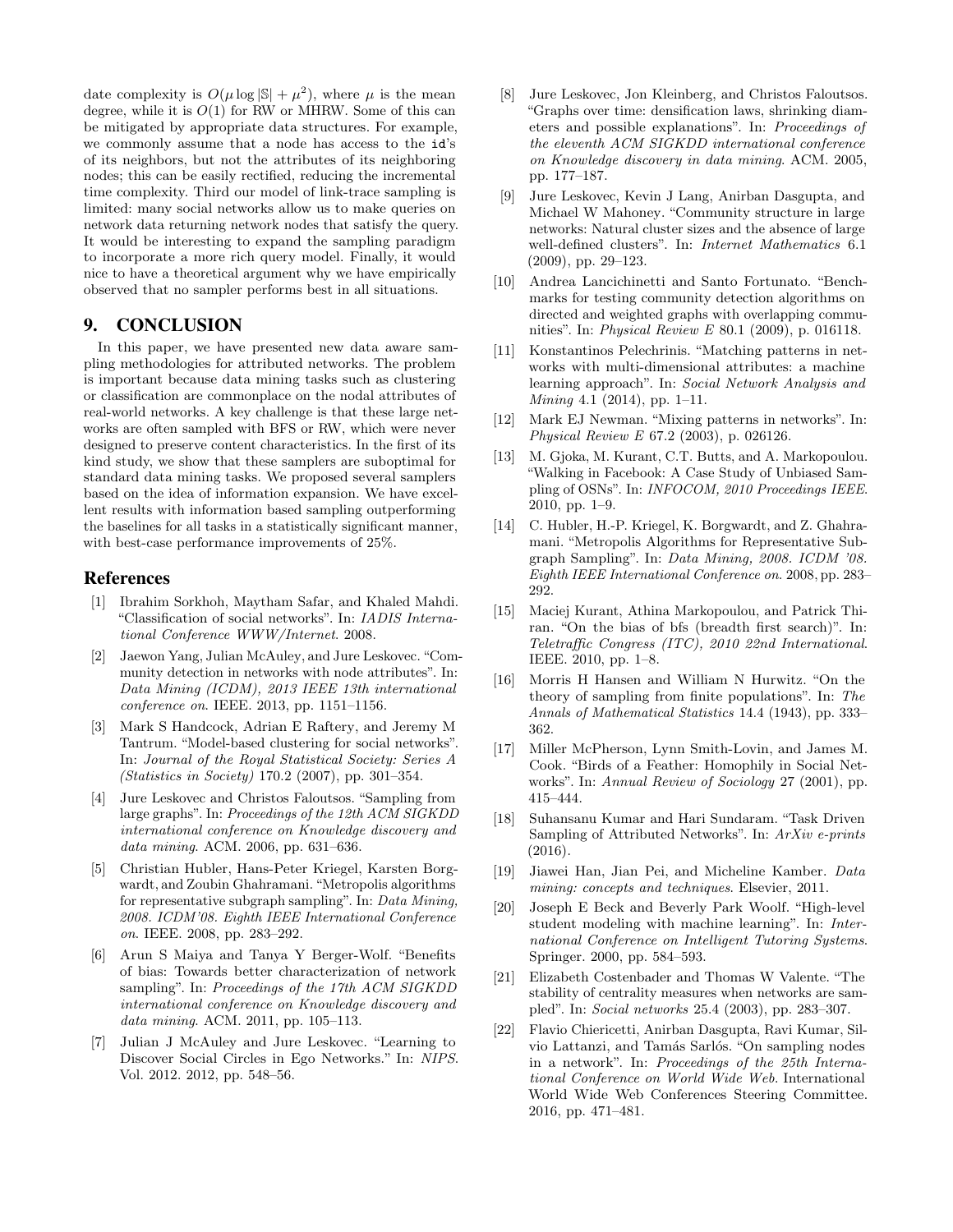- [23] Michael Quinn Patton. Qualitative research. Wiley Online Library, 2005.
- [24] Sunita Sarawagi. "User-Adaptive Exploration of Multidimensional Data." In: VLDB. 2000, pp. 307–316.
- [25] Robert Pienta, Zhiyuan Lin, Minsuk Kahng, Jilles Vreeken, Partha P Talukdar, James Abello, Ganesh Parameswaran, and Duen Horng Polo Chau. "AdaptiveNav: Discovering Locally Interesting and Surprising Nodes in Large Graphs". In: ().
- [26] Jhao-Yin Li and Mi-Yen Yeh. "On sampling type distribution from heterogeneous social networks". In: Advances in Knowledge Discovery and Data Mining. Springer, 2011, pp. 111–122.
- [27] Cheng-Lun Yang, Perng-Hwa Kung, Chun-An Chen, and Shou-De Lin. "Semantically sampling in heterogeneous social networks". In: Proceedings of the 22nd international conference on World Wide Web companion. International World Wide Web Conferences Steering Committee. 2013, pp. 181–182.
- [28] Hosung Park and Sue Moon. "Sampling bias in user attribute estimation of OSNs". In: Proceedings of the 22nd international conference on World Wide Web companion. International World Wide Web Conferences Steering Committee. 2013, pp. 183–184.